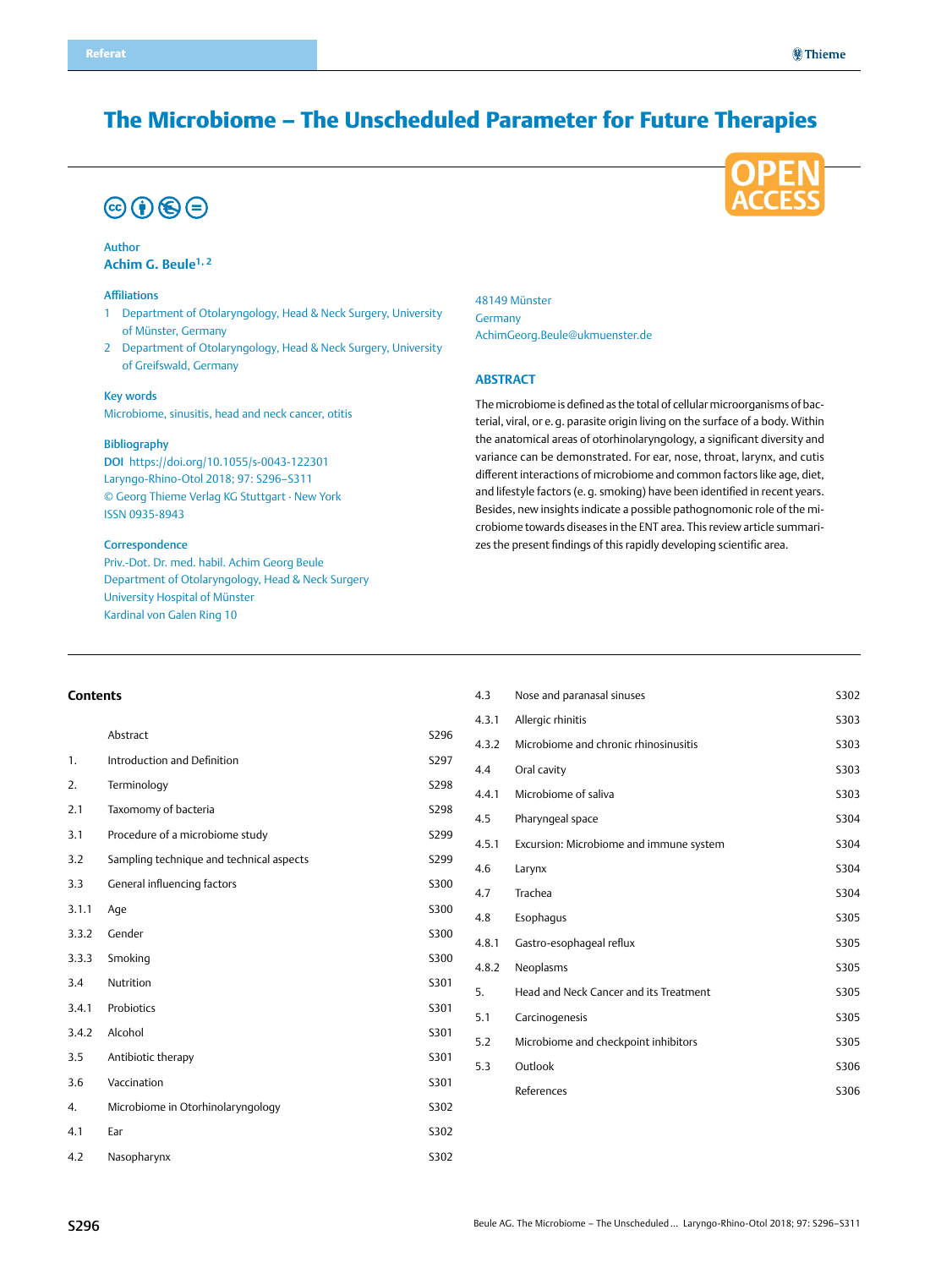#### <span id="page-1-0"></span>**Abbrevations**

| <b>CRS</b>  | chronic rhinosinusitis                |
|-------------|---------------------------------------|
| OUT         | operational taxonomic unit            |
| MALDI-TOF   | Matrix assisted laser ionization mass |
|             | spectrometry – time of flight         |
| <b>Teff</b> | effector T cells                      |
| Treq        | requlatory T cells                    |
|             |                                       |

## 1. Introduction and Definition

The microbiome is defined as the total of all microorganisms living on humans or other creatures (e.g. earthworms, reptiles, cows). The composition of the microorganisms is locally very different. It includes bacteria (planktonic and as biofilm), viruses, fungi, and all other types of microorganisms (archaea, amoebas, flagellates, bacteriophages etc.). Organisms where the interaction with the microbiome is inhibited artificially, remain physiologically immature regarding important regulatory mechanisms such as immune defense and are very prone to pathogens [1]. Beside systematic effects of this kind, the microbiome influences the epithelial function of the organism on all body surfaces, also in the field of otorhinolaryngology.

Because of different local environments, the microbiome varies on skin and mucosa but also in different areas of the head and neck. Furthermore, the composition of the microorganisms modifies reactively due to aging process, diseases, and also depending on therapies. It may cause several diseases or favor their development. Those diseases may also include malignant diseases.

The human microbiome is identified by advanced sequencing of the DNA and includes pathogen as well as commensal microbes. Individual differences are considered as being responsible for the susceptibility of patients and their risk to develop diseases. The susceptibility is influenced by various factors such as nutrition, metabolism, detoxification, hormone status, immune tolerance, and in particular inflammation processes [2–5].

The human microbiome is in the focus of intensive research and it is still not fully understood. Since December 2007, the US American Human Microbiome Project (https://hmpdacc.org/), initiated by the National Institute of Health, investigates the sequencing of all genomes of microorganisms living on humans. The investigation is based on specimens from mouth, pharynx and nose, skin, gastrointestinal tract, and female urogenital tract. A specific registry was established to facilitate the cooperation between the single groups [3].

Since 2008, the National Institute of Dental and Craniofacial Research (NIDCR) examines separately the oral microbiome. It already includes more than 600 microorganisms. At the same time, also the microbiomes of other defined areas of the body are evaluated. With the background of those intensive scientific investigations, the specific literature on the significance of the microbiome has increased exponentially during the last years. Currently more than 30,000 publications are found in this field, among those 400 specifically for the discipline of otorhinolaryngology. Even if many aspects regarding the microbiome are still not clarified, relevant basic knowledge is now available on all sub-specialties of otorhinolaryngology.

Peer-reviewed publications on "microbiome" increased enormously. ▶**Fig. 1** describes the number of publications listed under www.pubmed.com in comparison with publications that are rele-



▶ **Fig. 1** Number of publications listed in pubmed with the key words of "microbiome" (total) or (microbiome AND (Rhinology or otology or otitis or nose or sinus or (head and neck) or laryngology); classified here as "ENT" (last retrieved on October 1, 2017).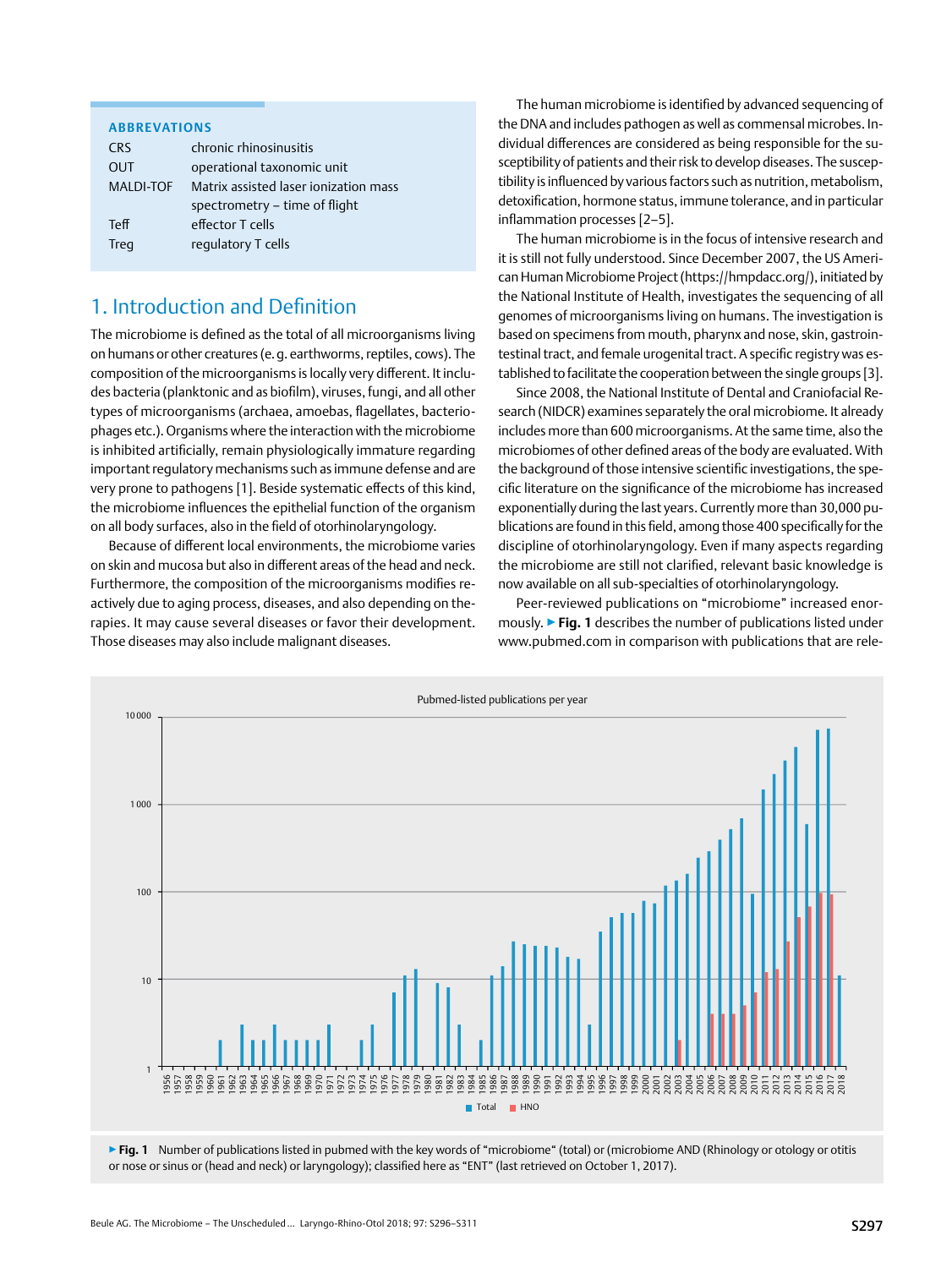- <span id="page-2-0"></span>– How do the microbiome and the health state interact?
- Which inter- and intraindividual differences exist?
- How relevant are the differences observed up to now?
- What is the influence that age, gender, lifestyle, climate, time of the day, and other physiological influencing factors have?
- How stable is the microbiome and how, how fast, and how long does it react on disturbances (resilience) such as acute infections?
- Can the microbiome be influenced therapeutically?
- How do the microbiome and the host respond to antibiotic therapy, immunosuppression, or immunotherapy?
- Are there international differences in the microbiome that can be traced back to the healthcare system (prescription behavior), genetic differences, or lifestyle?

▶**Fig. 2** Open questions on the significance of the microbiome.

| Latin   | English |
|---------|---------|
| Regnum  | Kingdom |
| Phylum  | Phylum  |
| Classis | Class   |
| Ordo    | Order   |
| Familia | Family  |
| Genus   | Genus   |
| Spezies | Species |

▶**Fig. 3** Taxonomic classification in the international use.

vant for the field of otorhinolaryngology. This aspect was defined by entering the key words of "microbiome AND (rhinology or otology or otitis or nose or sinus or (head and neck) or laryngology)". Of course this list cannot be complete due to the heterogeneity of the discipline. Already the number of the references of this review article illustrates this fact. ▶**Fig. 1**, however, demonstrates a similar, dynamically increasing development in otorhinolaryngology with 274 publications in the field of rhinology, 153 in the field of laryngology/ oncology, and 124 in the field of otology. Even an intensive research of the literature makes obvious that currently the practical consequences of those articles for the clinic are very limited, because of the low rate of comparability due to rapid technical developments as well as numerous influencing factors. However, for basic research and the development of new therapeutic approaches they might be highly interesting.

Working on the microbiome, several questions have been defined after the development of first technical standards, based on the knowledge of the interactive networking influence of microbiome and host. ▶**Fig. 2** summarizes the aspects that will be discussed in the following.

The human microbiome data portal, available under https://hmpdacc.org/ contains the current state of research on the microbiome including data of healthy individuals. In detail, the buccal mucosa ranks second regarding most hits, followed by gingiva (ranking 5<sup>th</sup>), nasal cavity ( $7<sup>th</sup>$ ), dorsum of the tongue ( $9<sup>th</sup>$ ), nares ( $10<sup>th</sup>$ ), palatal tonsils (11<sup>th</sup>), right (12<sup>th</sup>) or left (15<sup>th</sup>) retroauricular fold, hard palate (13<sup>th</sup>), pharynx (14<sup>th</sup>), saliva (16<sup>th</sup>), nasopharynx (23<sup>rd</sup>), and oral cavity (34th). Hereby the available reference data are also classified according to technical aspects.

## 2. Terminology

For better understanding of the following paragraphs, but also the international literature, some terms will be introduced here as technical terms:

Taxon/taxa is the umbrella term for one/several groups of living beings that can be differentiated from other organisms due to common characteristics. With regard to the microbiome, this term is used for the level of microorganisms (▶**Fig. 3**).

Modifications of the microbiome are generally reported as alpha and beta diversity. Alpha diversity describes the level of different types of microorganisms that are found in an individual or an examined area of this individual. Alpha diversity represents a measure for the biodiversity of a habitat. This expression was introduced by the ecologist Robert Whittaker in 1960.

For example, the oral cavity disposes of the highest alpha diversity of the gastrointestinal tract with more than 1,000 different bacterial species including aerobe and anaerobe species.

The beta diversity is the variability between individuals of the same habitat with regard to the identified microorganisms. This term was well introduced by Robert Whittaker and characterizes the measure of the difference in the biodiversity.

Gamma diversity is a measure of the species diversity in a landscape, beginning with about 1,000ha up to about 1,000,000ha; together with the epsilon diversity describing the biodiversity of several landscapes in one geographic region, they play a role in biological literature but not in the field of medicine.

The relationship between a modified microbiome and a specific disease is called dysbiosis, probably originating from a bacterium that uses an ecological niche as "alpha bug" [2]. Dysbiosis-related inflammations cause carcinogenesis via different metabolic pathways in the same way as chemical carcinogens like acetaldehyde and N nitrate compounds.

#### 2.1 Taxomomy of bacteria

In the context of microbiome examinations, the classification of bacteria is performed based on the appearance, physiology, and phylogenetics. For description of the bacteria, their names were defined according to the requirements of the International Code of Nomenclature of Bacteria (ICNB) revised in 1980. Each term is based on stored type material that is the basis for classifying a bacterium to a taxon.

A microorganism is clearly defined based on its stored type material as identifiable taxon. The term and classification are subject to scientific modifications. The current taxa are published in the respective version of Bergley's Manual of Systemic Bacteriology [6].

### 3. General Factors Influencing the Microbiome

Traditional culture procedures only allow isolating and characterizing a very low percentage of the microorganisms of a microbiome. Those procedures have been replaced by culture-independent DNAbased sequencing methods.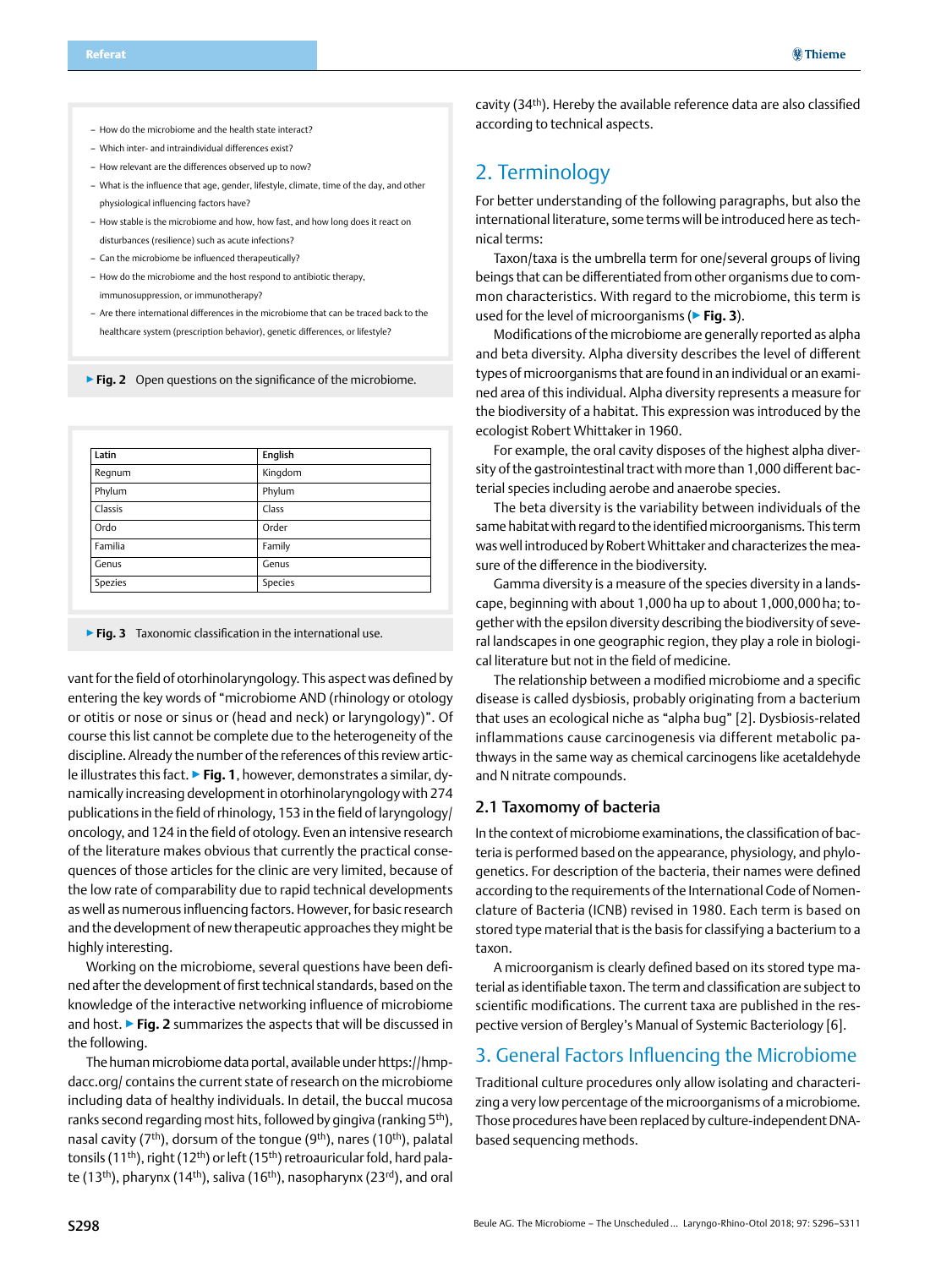<span id="page-3-0"></span>

#### 3.1 Procedure of a microbiome study

In the context of microbiome trials, those techniques are applied nearly exclusively. They amplify and sequence the genetic information of small subunits of ribosomal RNA (16S-rRNA) for taxonomic characterization. The ribosomal nucleic acids are part of the bacterial ribosomes that build proteins of the according genetic information. They are sequenced in order to identify and clearly differentiate different types of bacteria. 16S-rRNA is highly conserved with regard to genetic information and thus appropriate for taxonomic classification.

The general procedure of a microbiome trial should be standardized (▶**Fig. 4**).

The collected tissue specimens are frozen and stabilized without contaminations, the DNA is extracted and sequenced by means of amplification to 10<sup>5</sup> sequences rRNA or replicated to 10<sup>7</sup> sequences as metagenomics by means of a shotgun PCR, also called shotgun metagenomics. On the one hand, the diversity of the specimen is evaluated with the detection of rare or excessive quantities (abundance) of specific microbes, also comparing the structures, as well as the matrix of the microorganisms that were found.

The sequencing methods with broad spectrum (chain-termination method/Sanger sequencing, pyrosequencing, sequencing-bysynthesis) vary according to technical features such as the maximum read length of the sequence, number of sequences, time per run, and throughput volume. Hereby, conventional sequencing by means of Sanger sequencing that is relatively time-consuming and allows the analysis of smaller DNA molecules plays the role of confirmation technique. Nowadays, methods of the second generation are applied for time-effective analysis because they replicate much faster. In the context of the references included in this article, the majority used the pyrosequencing technique.

#### 3.2 Sampling technique and technical aspects

For sample collection, several procedures were and are applied, sometimes even parallel. Many published data are based on smears, tissue biopsies, aspirates, irrigation etc. As gold standard of sampling and post-processing, the protocols published in 2013 by the Human Microbiome Project were applied. Meanwhile, those protocols have been regionally developed as well as the biostatistical and bioinformatic evaluation so that the comparability of the presented results is limited and contradictions have to be questioned methodically. The complexity of interactions between microbiome and host, but also the microorganisms involved in the microbiome, has complicated research significantly. The improved availability of nextgeneration sequencing techniques, also based on research of proteomics and genomics, allows more and more research groups assessing parameters of the microbiome. The evaluation, however, is so complex that the results are reduced to the diversity of the microbiome. In this context, bioinformatics have to develop in order to report data gained by cooperation of patient/physician/microbiologist in a way that is free of false-negative errors.

All the technical steps described in ▶**Fig. 4** for determination of the microbiome have an impact on the outcome.

Each step in the procedure may change the quantity and the quality of the extracted DNA. Contamination is a relevant problem because of the sensitivity of subsequent procedures. However, investigations on the technical impact of different influencing factors provide contradictory statements: Storage at room temperature significantly modified the microbiome of stool in one study [8], in another it did not relevantly change [9], while storage of the specimens at −80  °C for different durations showed lower effects on the diversity [10,11]. On the other hand, the vaginal microbiome seems to be more stable [12]. ENT-specific trials are rare. For the laryngeal microbiome a comparability for swab- and biopsy-based studies could be revealed in an animal model of pigs [13]. The same findings appeared in patients with chronic rhinosinusitis (CRS) with 36 identified bacterial species in the tissue and 30.6 specimens taken by a swab [14].

In order to meet those diverse influencing factors, several efforts have been undertaken to standardize the procedure of microbiome trials. Available online under http://microbiome-standards. org/#SOPS, international experts provided standard operating pro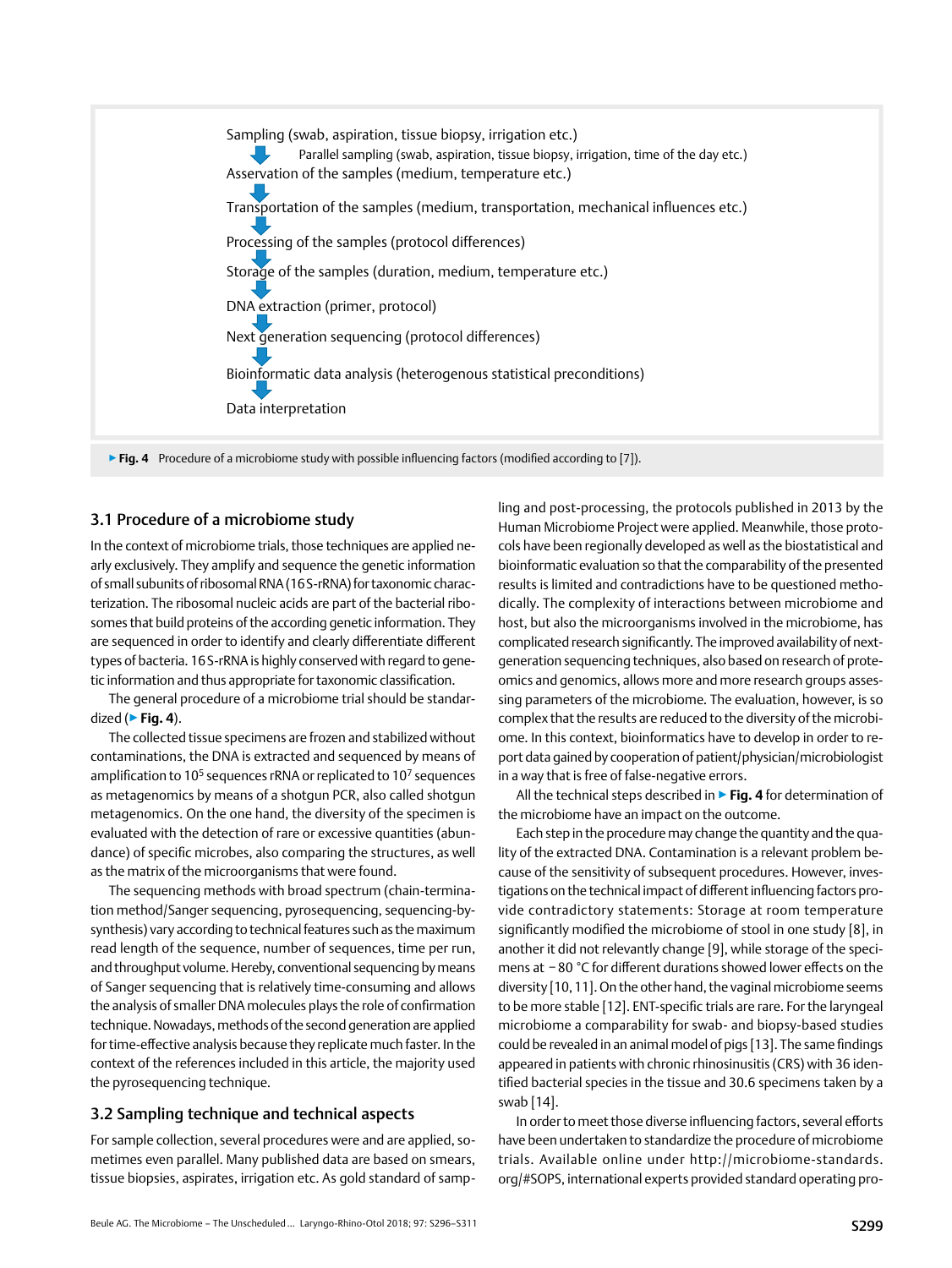<span id="page-4-0"></span>cedures (SOP). Those SOPs give valuable hints for a standardized procedure regarding sampling (e.g. of saliva or buccal swabs). This problem has already been discussed in several journals [15], even in the internal guideline on the publication of microbiome data [16]. There are different software packages that can evaluate biostatistically the complex data structure of microbiome data (low number of detected bacteria with at the same time high number of different species, high homology of the evaluated bacteria with 97% matches and same phyla), such as QIIME [17–21], MOTHUR [22,23], RDP tools [24–27], and VAMPS [28]. Based on the matches with the selected primers, operational taxonomic units (OTU) are identified. Comparing 16s RNA gene amplification – the current gold standard – and MALDI-TOF (matrix assisted laser ionization mass spectrometry – time of flight), the examination of a microbiome regarding Streptococcus viridans by means of MALDI-TOF achieved a sensitivity of 80% and a specificity of 100%. The authors recommended to apply different assessment procedures in parallel, which, however, would eliminate the advantage of time efficiency of the sequencing methods of the second generation [29]. In contrast, MALDI-TOF supports the identification of Gram-positive bacteria (here: Corynebacteria) when conventional 16s RNA sequencing failed [30]. So MALDI-TOF increased the detection rate to 92.49% compared to 85.89% by means of conventional microbiological examination [31].

A comparative evaluation of the same specimens on 3 different industrial sequencing platforms could identify further relevant deviations in the data analysis [32]. While the profiles of the microbiome composition were similar, the average abundance of the species depending on the platform, the used database, and the bioinformatics analysis seemed different. Detailed assessment of the bioinformatic analysis criticized especially the high number of false-positive detections [33]. Even the reference literature has an impact on the presented final result, but less than the one of the above-mentioned parameters [34].

In summary, the comparability of microbiome data is generally considered as being limited which also applies to the data presented in the following [35]. With this background, efforts have to be supported unconditionally regarding a standardized reporting of the original articles under methodical aspects.

#### 3.3 General influencing factors

Gender, age, geographic location, climate, culture, and lifestyle are general influencing factors on the diversity of the microbiome that are discussed in the literature. But also different percentage distributions of various bacteria at different times of the day were reported [36]. Alternatively, microbiome-associations are explained by host-related factors such as smoking, alcohol, diet, obesity, physical (in)activity, and polymorphism in important human oncogenes. Some factors with significance for the interpretation of the "normal" microbiome will be discussed more in detail.

#### 3.1.1 Age

During the development of an adolescent to an adult animal, the nasal microbiome seems to mature. In an animal model of pigs, it was possible to identify that in the comparison of newborns to animals of 2–3 weeks of age the alpha diversity increased and characteristic taxa could be detected [37].

In a murine model, the comparison of young, middle-aged, and old mice revealed significant changes of the microbiome, even after

contact with Streptococcus pneumoniae (added by local rinsing of the upper respiratory tract). Resident Staphylococci and Haemophilus were sensible against Streptococcus. Furthermore, the colonization with Streptococcus pneumoniae increased with age and the mucociliary clearance seemed to be less effective [38].

Regarding chronic rhinosinusitis (CRS), an age-related reduction of S100 proteins was considered as being the origin for a modified microbiome with development of CRS at higher age [39]. This probably provides an approach for a specific endotype of CRS in higher ages.

Age-related effects can also be found in the oropharynx. The microbiome in older people is characterized by an increased abundance of Streptococci, especially Streptococcus salivarius, but not Streptococcus pneumoniae [40].

In comparison to younger people of the same gender, the microbiome of the stomach in 100-year-old people revealed another composition with consecutively increased plasma levels of IL6 and IL8. Generally, the biodiversity reduces with higher ages with a tendency to increase optionally pathogenic bacteria. Bacteria rather decrease, that are relevant for the metabolism of enterocytes of the gut because of their production of short-chain fatty acids (e.g. butyrate) [41].

Meanwhile, age effects have become a therapeutic objective via intervention of the microbiome: a tryptophan-reduced diet was applied in mice in order to delay premature aging by increasing the diversity of the microbiome [42]. The positive effect of the tryptophan diet is expected to be influencing the B cell differentiation. In the microbiome, an accumulation of Akkermansia was achieved, which is a species that is often detected in healthy individuals and that is particularly negatively influenced by the aging process of the host [43].

#### 3.3.2 Gender

Data on gender-specific differences in the context of the microbiome are currently considered as being less reliable although some studies could identify gender-specific differences in nutrition known for the gastrointestinal tract because of the role assignment. Bacteroides, Ruminococci, Eubacteria, and Blautiae were found more often in males and Treponemen in females [44,45]. It is assumed that the observed gender differences are a consequence of different lifestyles and nutrition.

#### 3.3.3 Smoking

Cigarette smoke is supposed to increase the permeability of the epithelial barrier against microorganisms and thus contribute to proneness to infection. The origin might be a dysbiotic microbiome that triggers for example carcinogenesis in the area of the larynx and lung.

Investigations on the effect of smoking show, independently from the selected technique, that smoke modifies the composition of oral bacteria [46,47], especially of favorable aerobic species [48]. Furthermore, bacteria may activate the carcinogen nitrosamine [49,50]. Smoking makes the oral cavity more susceptible to proliferation of pathologic bacterial species [51]. Accordingly, the alpha diversity of the subgingival microbiome was significantly reduced in smokers. The analysis of the beta diversity also revealed differences of smokers compared to patients with chronic periodontitis of other genesis [52]. Similar changes that, however, were only detected on one side, were obvious in the nasopharynx [47] and the saliva [47]. In contrast, effects on the nasal microbiome could not be revealed [53].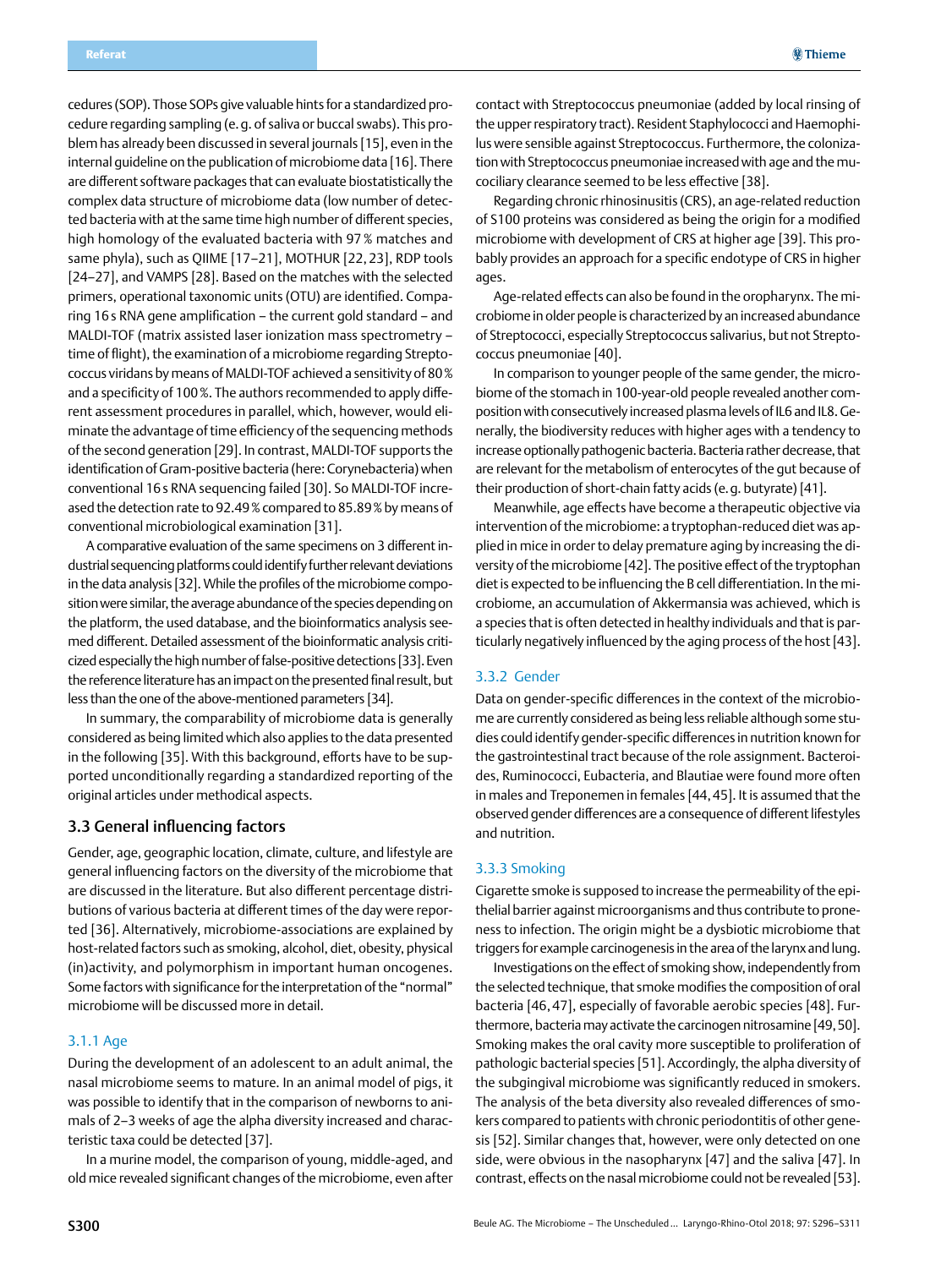<span id="page-5-0"></span>Analysis of the exhaled air [54] showed 3 relevant modifications: increased pro-inflammatory markers were detected as a hint to increased free oxygen radicals. They revealed changes in the endogenous metabolism. Second, exogenous components were found [55]. Finally, also here an interaction between the microbiome and the host was obvious. While 12 metabolites could help differentiating smokers from absolute non-smokers, only the metabolites of eucalyptol and benzyl alcohol even revealed differences in the exhaled air between active and former smokers [54].

Regarding biopsies of the lung, 2 taxa with disproportionate relative abundance, i. e. Variovorax and Streptococcus, were found [56]. Specific for the occurrence of squamous cell carcinomas, more Acidovorax could be revealed in comparison to control tissue.

Also passive smoking changes the microbiome [57]. The microbiome of the nasopharynx and oropharynx of children depends on the smoking behavior of the mother. The detection rate of Streptococcus pneumoniae is significantly increased in active and passive smokers while Haemophilus influenzae seems to be unchanged.

#### 3.4 Nutrition

#### 3.4.1 Probiotics

Probiotics are preparations that contain viable microorganisms. Even if general understanding mostly focuses on oral, systemic application - e.g. eating yoghurt cultures to strengthen the intestinal flora – probiotics are not limited to this application but they can also be applied locally in the field of otorhinolaryngology or be relevant for it. For example a reduction of respiratory infections due to probiotics is discussed.

The application as food supplement is best evaluated. Via food, the composition of the intestinal microbiome of humans can be modulated effectively and in a reproducible way within 24–48h [58]. This also represents an approach for application of probiotics [59] to e.g. stimulate the immune defense. Probiotics include unusable carbohydrates, among them fibers, resistant starch and non-starch polysaccharides, that are not enzymatically digested. Those substances are fermented by the commensal microbiome in the area of the colon/terminal ileum to propionate, butyrate, and acetate [59]. Probiotics influence the composition and activity of the intestinal microbiome and can improve well-being and health of the host [60]. The highest evidence for probiotic effects is available for fructans of the inulin type (fructo-oligosaccharides, inulin, and oligo-fructose) as well as for galacto-oligosaccharides [61]. Those probiotics shall promote the growth of Lactobacilli and Bifidobacteria [62]. In an animal model a modified composition of the intestinal microbiome could be achieved as well as a reduction of the body weight by feeding short-chain fatty acids [63].

ENT-specifically, an exemplary investigation was performed topically by inoculating Staphylococcus epidermidis with and without Staphylococcus aureus in a mouse model with sinusitis to find out whether the nasal microbiome can be influenced positively [64]. After 3 days of application, more goblet cells were found under inoculation with Staphylococcus aureus alone. Additional inoculation with Staphylococcus epidermidis attenuated this effect significantly while inoculation with Staphylococcus epidermidis alone achieved similar and lower detection rates than control. The concept is based on the assumption that Staphylococcus epidermidis may competitively inhibit the biofilm development by Staphylococcus aureus, for example via inhibitory serine protease EPS. In a pilot study, it could also be demonstrated that Staphylococcus aureus in human carriers can be suppressed by additional inoculation with Staphylococcus epidermidis [65]. This pilot study shows interesting technological approaches, for example also in the context for MRSA eradication by means of antibiotics.

For the oropharynx, it could be revealed that an earlier exposition to Streptococcus salivarius may impede in vitro the cell adherence of Pneumococci [66]. Further probiotic therapeutic approaches are described below in the context of the respective microbiome that should be influenced.

#### 3.4.2 Alcohol

Tobacco and alcohol abuse are significant risk factor for developing head and neck cancer [67], and it is assumed that microbes mediate those risk factors. So the bacterium Neisseria that is often found on the oral mucosa disposes of alcohol dehydrogenase that transforms ethanol to the carcinogenic acetaldehyde [68]. However, the respective studies for the field of malignant diseases of the oral cavity are based mainly on tissue based examinations with older technologies [50]. Alcohol addiction seems to be associated with determined alterations of the gastrointestinal microbiome that can be found in the stool [69]. The quantity of Klebsiella increases while Coprococcus, Faecalibacterium praunitzii, and Clostridiales decrease. Additionally, alterations are found that can also be observed in liver cirrhosis. They include the reduction of Aciaminococcus and an increase of various Lactobacilli and Bifidobacteria.

#### 3.5 Antibiotic therapy

A short-term effect of antibiotic therapy on the microbiome can be expected. After 5 days of oral application of amoxicillin with clavulanic acid a significantly reduced bacterial concentration could be revealed [70]. In particular, also the Bifidobacteria concentration in the stool was reduced. While this effect could be expected at that time, a follow-up examination 2 months after antibiotic therapy revealed a persisting alteration of the microbiome. So otherwise healthy individuals still had an abundance of Bifidobacteria that was reduced to 60% of the original value. An older investigation showed an increased resilience of the gastrointestinal microbiome compared to amoxicillin alone [71], but it confirms changes more than 2 months after antibiotic therapy.

Antibiotic treatment in early childhood is associated with a higher risk to develop asthma later. So an antibiotic therapy at the ages of 0–2 years increases the risk to develop asthma at the age of 7.5 significantly (odds ratio 1.75; 95% confidence interval of 1.40–2.17) while multiple antibiotic therapies increase this risk even further (e.g. 4 or more therapies: odds radio 2.82, 95% confidence interval of 2.19–3.63). With the background that children suffering from atopic disease currently receive about 1.9 times as frequently antibiotic than children without atopy [72], the prescribing behavior of ENT specialists should be questioned critically.

#### 3.6 Vaccination

Vaccination against Haemophilus influenzae does not relevantly modify the microbiome of the nasopharynx. This seems to indicate a directed elimination of the target [73]. In the context of a prospective, placebo-controlled study [74] before and in parallel to vaccina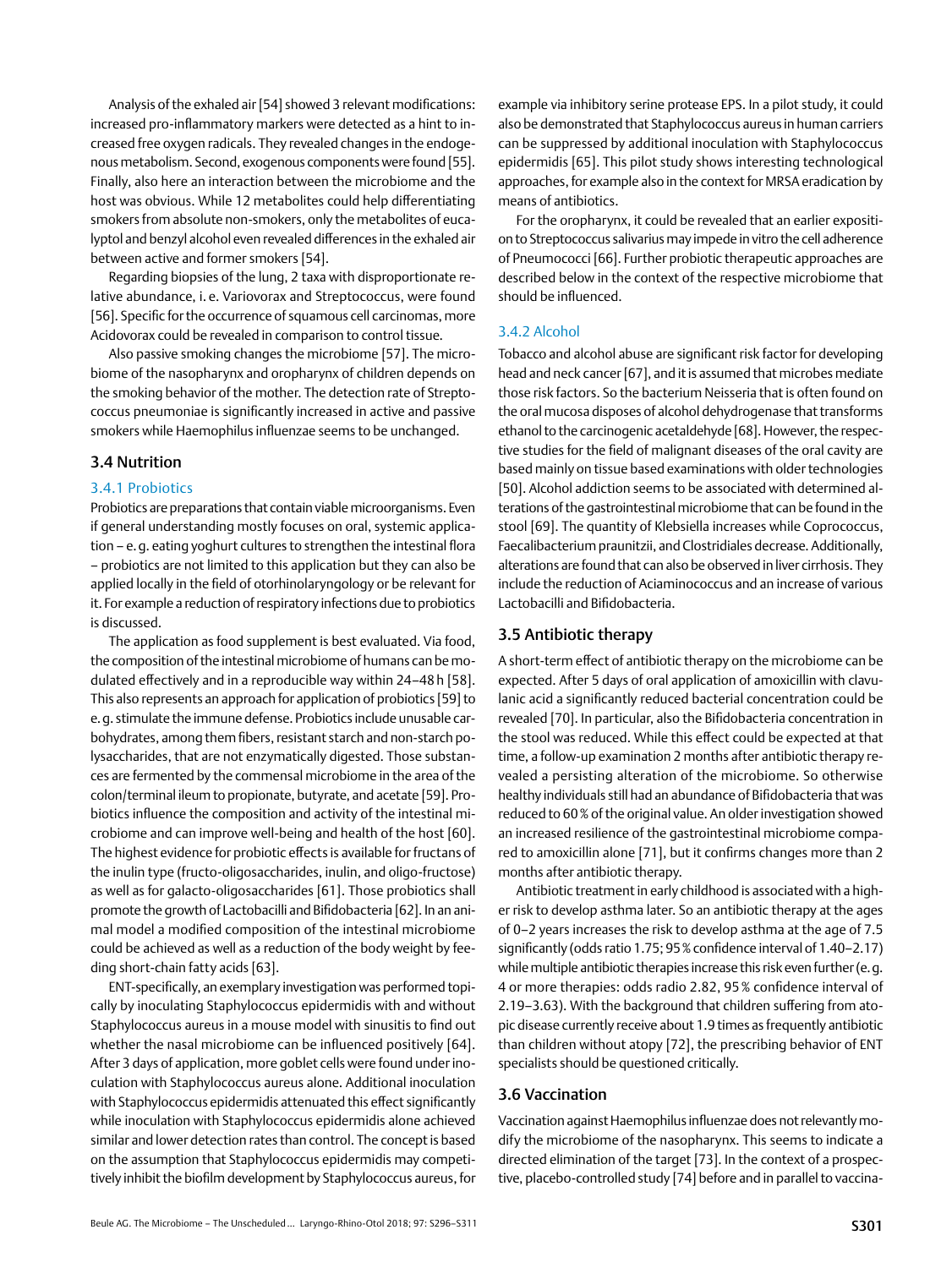<span id="page-6-0"></span>tion against influenza, the oral application of Lactobacillus casei 431 showed no changes in the response rate by serum conversion, while the duration of respiratory complaints was shorter when the probiotic was applied (average±standard deviation: 6.4±6.1 vs. 7.3±9.7 d, P=0.0059). Since the influence of vaccination on the microbiome has been evaluated clearly less frequently, methodical weaknesses cannot be excluded.

## 4. Microbiome in Otorhinolaryngology

#### 4.1 Ear

Despite the common pathophysiology of adenoids and chronic otitis media with effusion, the microbiomes are totally different. In otitis media with effusion, Alloiococcus otitidis (23% average relative abundance), Haemophilus (22%), Moraxella (5%), and Streptococcus (5%) were found while the detection of Alloiococcus and Haemophilus correlated inversely and Haemophilus occurred more frequently in bilateral otitis media with effusion [75]. As bacterial pathogens, in addition Turicella and Pseudomonas were found increasingly in the age group older than 24 months [76]. Whereas Turicella and Actinobacteria were more rarely associated with severe conductive hearing loss, Haemophilus seems to be clearly more often causal [76]. Similar microbiomes were detected in Australian children originating from aborigines [77]. In contrast, significant differences could be found between the microbiome of otitis media with effusion and the one of the palatine tonsil [78]. According to other investigations, pseudomonas dominated the microbiome of the middle ear with a detection rate of 82.7% [78]. Genetic differences could be described as possible causal influencing factor for different characteristic microbiomes [79].

#### 4.2 Nasopharynx

Hyperplasia of the adenoids is one of the most frequent reasons to present a child to an ENT-specialist. The colonization of the nasopharynx in children was already described above with regard to the pathophysiological correlation with chronic otitis media with effusion. Pseudomonas, Streptococci, Fusobacteria, and Pasteurellaceae dominate the microbiome of adenoids [78].

Adenoids are frequently associated with acute rhinosinusitis [80]. Accordingly, adenotomy was approved as possible therapy of chronic rhinosinusitis in children [80]. An explanation for the interactive influencing of adenoids and paranasal sinuses in children is the detection of biofilm on the adenoid surface [81,82]. A prospective observational study in children between the ages of 1 and 12 years revealed a high association between the microbiome on adenoids, their center, as well as the middle nasal meatus. This shows that recurrent infections of the paranasal sinuses and the nasopharynx in our pediatric patients may be explained on a bacteriological basis by the re-distribution of certain microbiomes. Furthermore, the clinical success of adenotomy in patients with concomitant acute rhinosinusitis can be explained [83]. In the area of adenoids, mainly Haemophilus, Staphylococcus, and Streptococcus are found [80].

However, no significant correlation between the colonization of the adenoid surface and the detection of microbes in the center of adenoids could be revealed in other studies [83,84] so that the association of the superficial microbiome and the microbiome of adenoid tissue cannot be confirmed.

Former premature children have a stronger heterogeneity of the nasopharyngeal microbiome than normal children of the same age. Hereby, Proteobacteria were increased and Firmicutes were reduced. These differences persisted despite infection with a rhinovirus which was interpreted as a hint to persisting immune modulation regarding inflammations of the respiratory tract after premature delivery [85].

In the nasopharyngeal microbiome of children with asthma between 6 and 18 years Moraxella, Staphylococcus, Dolosigranulum, Corynebacterium, Prevotella, Streptococcus, Haemophilus, Fusobacterium, and Neisseriaceae were found in 86% of all microbiome examinations. Different seasons could not reveal relevant differences of the alpha and beta diversity. But the relative percentage of Haemophilus, Moraxella, Staphylococcus, and Corynebacterium varied between summer and fall as well as within the evaluated age groups [86].

Finally, an acute viral infection with human rhinovirus or respiratory syncytial virus changed the profile of the nasopharyngeal microbiome in an evaluation of n=123 healthy children regarding the bacterial composition [87]. So in summary, the microbiome of the nasopharynx has to be considered as highly variable.

Because of possible pathophysiological correlations between acute viral infection of the upper airways with the nasopharynx as possible reservoir and the risk to develop pediatric bronchial asthma [88], further investigations on the microbiome of the nasopharynx were conducted. Prospectively, an initial colonization with Staphylococcus or Corynebacterium before stable colonization with Alloiococcus or Moraxella could be detected in 234 children. Virus associated changes could be found due to the transient detection of Streptococcus, Moraxella, or Haemophilus. An early asymptomatic colonization with Streptococcus turned out to be a significant predictor for later development of bronchial asthma [89].

In cases of pediatric pneumonia acquired in the population, investigations revealed bacterial genesis in 95.13% and only in 0.72% viral genesis based on the microbiome. Most frequently, Paramyxoviridae, Herpesviridae, Anelloviridae, and Polyomaviridae were detected [90]. An extensive assessment of the viruses in the nasopharynx revealed a viral origin of about 1/7 of all microbiomes in more than 700,000 microbiome data of 210 patients. Paramyxoviridae, Picornaviridae, and Orthomyxoviridae were detected and additionally a new rhinovirus C was found [91]. These evaluations on the viral components of the microbiome indicate a high and nearly unknown percentage that interacts closely with the bacterial microbiome.

Regarding therapy of the nasopharyngeal microbiome, another publication is available. According to this study, Pneumococci were found in the microbiome of about 25% of the examined adults. An intranasal application of Pneumococci in adults with high diversity of the nasopharynx led more often to subsequent pneumococcal colonization [92], which then favored an increased diversity of the microbiome.

#### 4.3 Nose and paranasal sinuses

The endonasal microbiome is highly variable [93]. Therefore the nasal microbiome is significantly different from the less diversified microbiome of the lower airways. However, reports exist about significant cohort differences [93]. In this context, also intraindividual differences of the microbiome of the middle nasal passage, the midd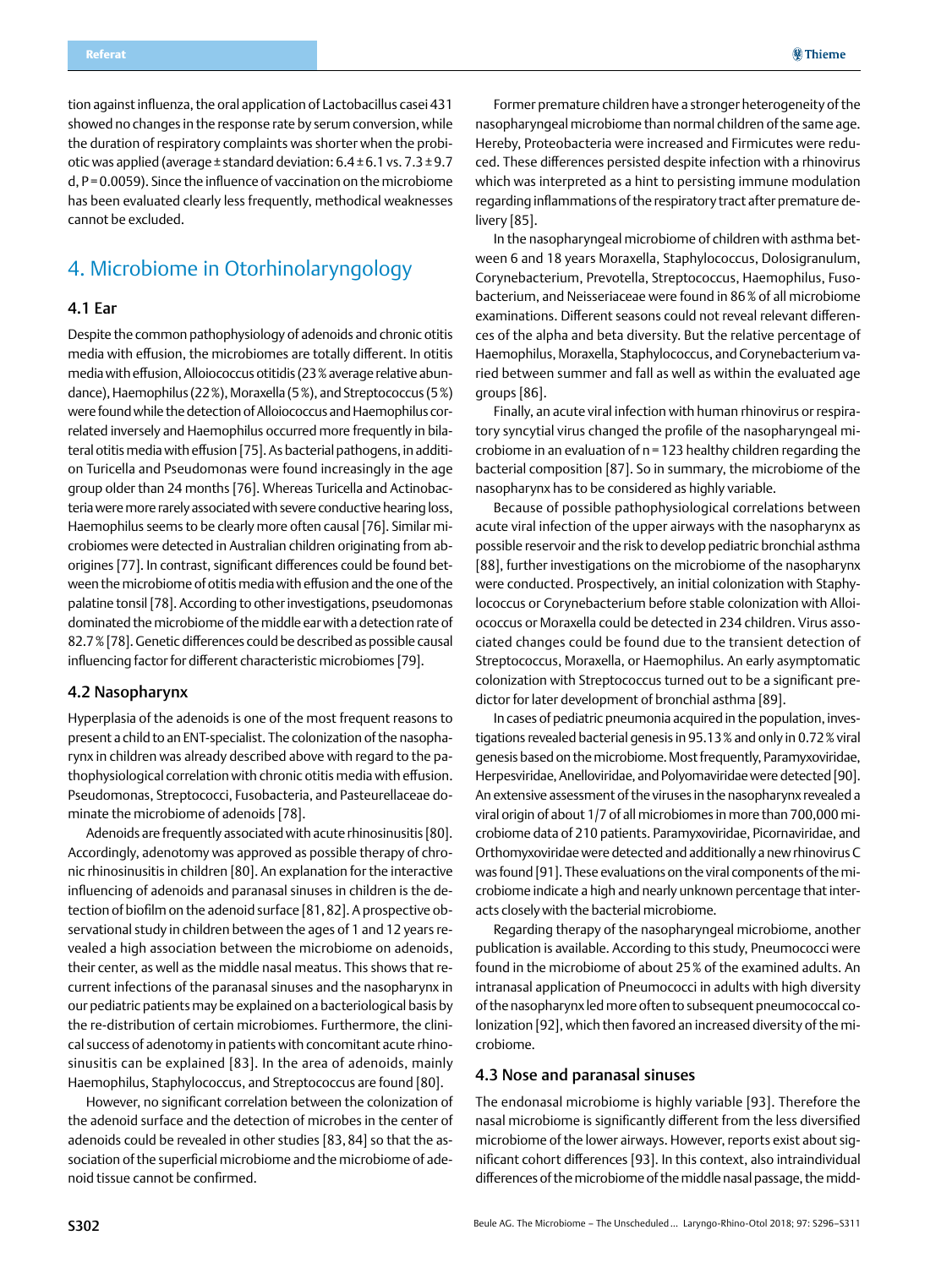<span id="page-7-0"></span>le turbinate, and the inferior turbinate were found [93]. Aerobic bacteria are observed more frequently in the nasal cavity with about 80% of the microorganisms compared to anaerobes [94].

In all patients who underwent surgery for control or for CRS, also fungi could be found in the nose [95]. The alpha diversity of the fungi was slightly lower in the controls compared to CRS (8.18 vs. 12.14, respectively). After surgery of the nasal cavity, the alpha diversity decreased, which was mainly associated with a reduction of Fusarium and Neocosmospora.

With regard to therapeutic change of the nasal microbiome, a double-blind cross-over study was performed: a mixture of Lactobacilli and Bifidobacteria was applied once in healthy individuals without detecting side effects or changes of the commensal bacterial as well as selected cytokines (including IL8 and IL15) [96].

#### 4.3.1 Allergic rhinitis

In addition to the traditional hypothesis that hygiene promotes allergic sensitization, the microbiome/microflora hypothesis was established [97]. Disturbance of the gastrointestinal microbiome interferes with immune mechanisms of the tolerance development. In this way, the increased incidence of allergic diseases [98,99] and bronchial asthma [100] might be explained. It is based on investigations according to which a reduced diversity of the gastrointestinal microbiome is associated with a higher prevalence of allergic diseases in schoolchildren [98,99].

However, the exact mechanism is currently not clear. The hypothesis is supported by the detection of pathophysiological relations between a disturbed gastrointestinal microbiome and the occurrence of asthma [101–103]. One possibility of influencing the local and systemic inflammation of the respiratory tract [104] is the formation of short-chain fatty acids that are built by fermentation of fibers by intestinal bacteria [105,106]. The increased risk of developing bronchial asthma after antibiotic therapy in early childhood was already mentioned.

#### 4.3.2 Microbiome and chronic rhinosinusitis

The microbiome of patients with CRS varies enormously. There are probably significant differences in the composition of CRS without nasal polyposis (CRSsNP) and with nasal polyposis (CRSwNP) [93]. CRSsNP seems to be characterized by a microbiome with reduced diversification as well as anaerobic enhancement [93]. Streptococcus, Haemophilus, and Fusobacterium are measured in increased quantities. CRSwNP, however, is characterized by increased percentages of Staphylococcus, Alloiococcus, and Corynebacterium. Hereby, the detected variations are significantly different from the microbiome of patients with allergic rhinitis.

In the middle nasal meatus of patients with rhinosinusitis mainly Staphylococcus aureus, Staphylococcus epidermidis, and Propionibacterium acnes were found [107]. Also in the maxillary sinus predominantly aerobic bacteria (about 60%) were detected. Most frequently, Streptococci (28.8%) and Prevotella (17.8%) were found. Streptococcus pneumoniae, Haemophilus influenzae, and Staphylococcus aureus, however, were identified in less than 10% of the specimens [94]. The variance between the patients seems to be higher than in the different nasal regions. In particular, the middle nasal meatus reflects representatively the microbiome of the entire nose and paranasal sinuses (compared to nostrils, maxillary sinus, frontal

sinus, sphenoid sinus). However, it overestimates the incidence of Corynebacterium [108].

#### 4.4 Oral cavity

The subgingival microbiome of Chinese twins is exemplary for the high variety characterized by 18 phyla and 179 genu [109]. Caries was associated with a high percentage of Actinobacteria and the reduced detection of Fusobacteria. In adults, more often Treponemen were found, but these seem to be typical for adult periodontitis. Further marker of periodontitis were Spirochetes, Synergistetes, Firmicutes, and Chloroflexi whereas Actinobacteria, especially Actinomyces, was attributed a rather protective value [110]. Since very recent data consider reduction of alpha diversity as hint for periodontitis without mentioning specific microorganisms, the scientific discussion seems to be controversial [111]. Twin studies indicate that the genetic influence on the oral microbiome is subordinate to the environment, in particular nutrition [109]. Pregnancy also has a subordinate impact on the composition of the subgingival microbiome [112]. In contrast, a genetic disposition for caries seems to favor this disease in a higher measure than the microbiome of the dental plaque [113]. Nonetheless, Streptococcus, Veillonella, Actinomyces, Granulicatella, Leptotrichia, and Thiomonas [114], Streptococcus, Granulicatella, and Actinomyces [115], and Streptococcus and Veillonella (in children younger than 30 months) [116] were frequently found with simultaneously present caries. More favorable and without caries detection is probably a microbiome containing Leptotrichia, Selenomonas, Fusobacterium, Capnocytophaga, or Porphyromonas [116].

#### 4.4.1 Microbiome of saliva

Saliva contains an extremely high number of microorganisms [117,118] including Streptococcus, Dialister, and Veillonella [119]. Comparing the saliva of different ages, the alpha diversity in children seems to be higher while the absolute abundance in adults is higher with similar composition of the taxa [120]. The central healthy microbiome of saliva encompassed the taxa of Streptococcus, Prevotella, Neisseria, Haemophilus, Porphyromonas, Gemella, Rothia, Granulicatella, Fusobacterium, Actinomyces, Veillonella, and Aggregatibacter [120] or Streptococcus, Prevotella, Haemophilus, Lactobacillus, and Veillonella [121], respectively. Lower percentages of Neisseria, Aggregatibacter (Proteobacteria), Haemophilus (Firmicutes), and Leptotrichia (Fusobacteria) could be detected in patients with squamous cell carcinomas of the oral cavity or the oropharynx [121]. Higher rates of Neisseria, Aggregatibacter, Haemophilus, or Leptotrichia, however, indicated a possible tumor development. A higher sugar percentage in the mouth, e.g. in the context of diabetes mellitus type II, reduces the absolute abundance of microorganisms in the saliva and shifts the relative abundance in adolescents [122]. Only some studies could confirm a correlation with caries [123], other could not [124]. However, there seems to be an association with poor oral hygiene [125].

Technically, the circadian rhythms of immunoglobulin A production in the saliva is important. Regarding sampling, aspiration turned out to be superior to swabs [126]. Furthermore, also the detection of different bacteria such as Firmicutes including Streptococcus and Gemella, and Bacteroidetes including Prevotella [127] is subject to variation. Accordingly, the times of the day when sampling is performed should be reported in studies on the microbiome of saliva.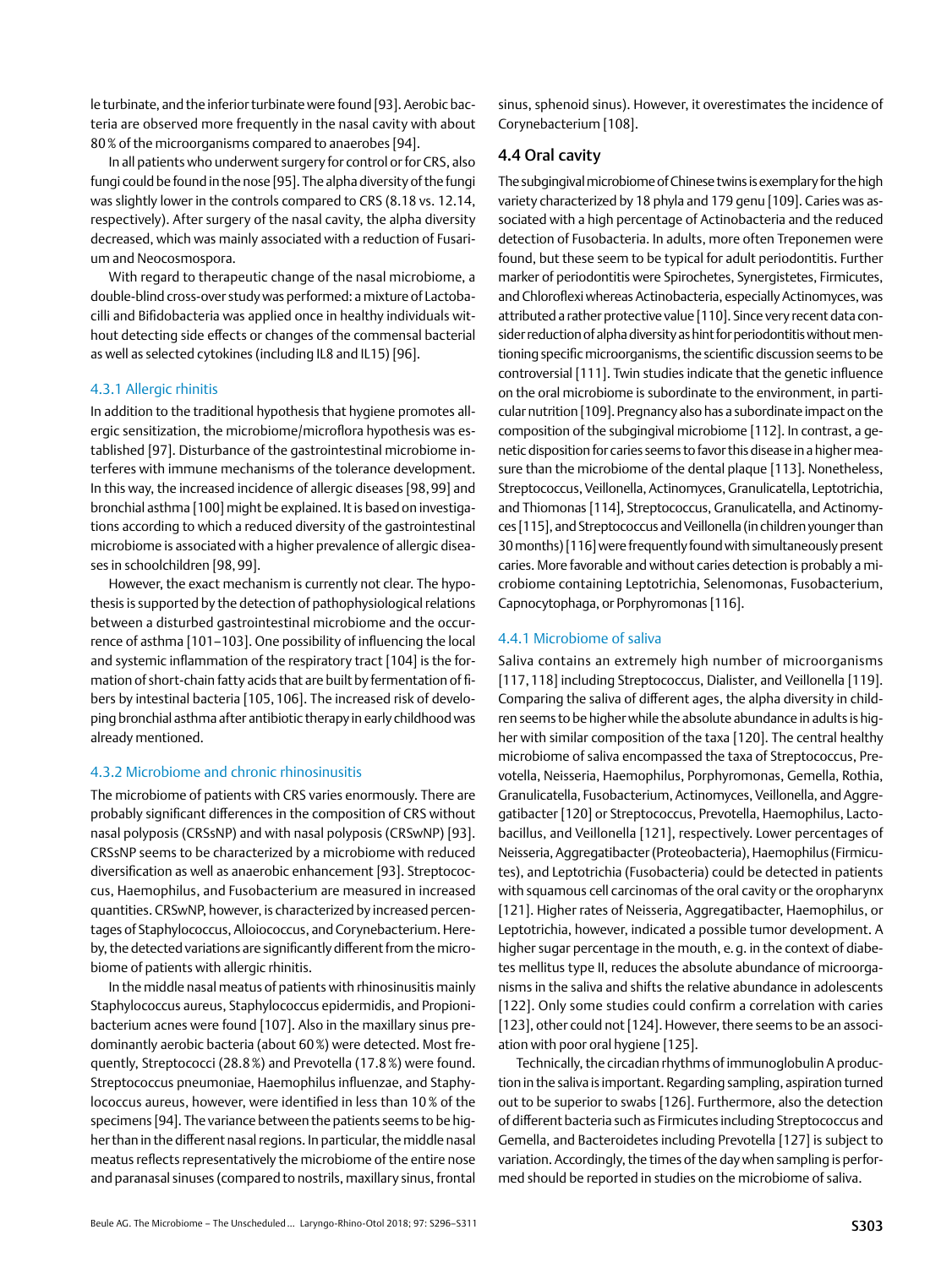<span id="page-8-0"></span>From a technical point of view, it is of fundamental importance to perform an investigation on the re-test-reliability of the microbiome data of saliva [128]. Sampling performed every 2 months over one year revealed significantly different absolute frequencies of the detected taxa, even on the level of phyla, and interindividual differences regarding the composition of the microbiome with significantly different alpha diversity. Also the pH value of the saliva varied in the course of the year [128]. Those data relativize the interpretations of differences in the microbiome (also of other areas), while the authors allot the observed effects to the seasons. Specimens that were taken in shorter intervals of e.g. one week, seem to be more stable with regard to their reliability [129]. Because of the stronger influence of the environment of the individual compared to genetics [130], the suggestion was made to take this fact into account for recruiting control groups.

More than 70% of the DNA in the saliva can be allotted to bacteria, only less than 1% belongs to viruses [131]. The salivary microbiome is increasingly examined in the context of systemic diseases, e.g. in order to diagnose more easily autoimmune diseases [132] or for early cancer diagnosis [133]. So the microbiome in M. Behcet patients seems to be less diverse with a high abundance of Haemophilus parainfluenzae, but a clear reduction of Alloprevotella rava and genu Leptotrichia [134].

The application of amoxicillin for 5 days increased the relative abundance of Veillonellaceae, Actinomycetaceae, Neisseriaceae, Prevotellaceae, and Porphyromonadaceae while Streptococcaceae and Gemellaceae decreased. In contrast, the application of azithromycin led to an increase of Bifidobacteriales and Veillonellaceae while Clostridiales, Neisseriaceae, and Erysipelotrichaceae were reduced [119].

For stimulation of the immune defense, possibly the intake of Lactobacillus kunkeei YB38 is useful because it increased the immunoglobulin A secretion in the saliva in a mouse model [135]. In contrast, the oral intake of Lactobacillus paracasei F19 had no influence on the incidence of caries in children between 4 and 13 months [136]. The regular application of commercially available probiotics reduced the detection of fungi significantly, especially Candida albicans [137], but the clinical relevance is not yet confirmed. At the same time, the alpha diversity of the salivary microbiome seems to increase when probiotics are applied [138]. Another aspect of the interventional study investigated the influence of xylitol or sorbitol containing chewing gum on the microbiome. Children were asked to eat about 6g per day as chewing gum for 5 weeks. While xylitol reduced Streptococci detectable by means of culture, sorbitol led to a significant decrease of Veillonella atypica in the salivary microbiome [139].

#### 4.5 Pharyngeal space

Streptococci dominate the microbiome of healthy tonsils with a relative abundance of almost 70% [78]. In the pharynx, this dominance is not so high with about 50%, followed by Fusobacteria (about 8%) and Prevotella (about 7%) [140–142]. Within Waldeyer's tonsillar ring, sampling reveals a high variance only due to the exact location (e.g. posterior pharyngeal wall versus palatine tonsil) [143].

Tonsillar hyperplasia in children leads to the detection of Streptococcus (21.5%), Neisseria (13.5%), Prevotella (12.0%), Haemophilus (10.2%), Porphyromonas (9.0%), Gemella (8.6%), and Fusobacteria (6.4%) [144,145]. Children suffering from PFAPA syndrome (periodic fever, aphthous stomatitis, pharyngitis, and adenitis) have a different microbiome on their palatine tonsil. It is characterized by

an increased detection and increased relative abundance of Cyanobacteria to the detriment of the relative abundance of Streptococci [146].

In cases of chronic tonsillitis, the culture-based identification of pathogens is successful only in about 60% [147,148]. Anaerobes are found in about 40–60% of the patients at the surface and in nearly 50% within the palatine tonsil [143,147]. Most frequently, Porphyromonas is found. Chronic tonsillitis in adults seems to be associated with Fusobacterium necrophorum, Streptococcus intermedius, and Prevotella melaninogenica/histicola [144,145].

An interventional study on the influence of gargling with benzethonium chloride in patients with halitosis could not reveal any changes of the tonsillar microbiome [149].

#### 4.5.1 Excursion: Microbiome and immune system

The basis of the functional significance of the microbiome in the pathogenesis of different immune mediated diseases is the modulation of the innate as well as adaptive immunity due to the microbiome and vice versa the influence of immune cells on the microbiome [150]. The microbiome influences the immunity especially via interleukin 18 and 22 mediated signaling pathways [151,152]. In addition, microbiome and B and T cells may influence each other and thus the microbiome can have an influence on the adaptive immune system [150].

In this context it should be mentioned as an example, that women show a higher correlation between tonsillectomy and the occurrence of sarcoidosis (odds ratio: 3.30; 95% confidence interval 0.88–12.39) compared to males (odds ratio: 1.26; 95% confidence interval 0.10– 16.52) [153]. This indicates a possible influence of the pharyngeal microbiome on the development of autoimmune diseases in a similar way as the data on the effectiveness of chemotherapies with different microbiomes (see below).

#### 4.6 Larynx

The laryngeal microbiome is significantly different from the one of the pharynx [140]. Primarily, consistent Firmicutes, Proteobacteria, and Bacteroidetes are reported [154]. More detailed investigations also state incidences: the detected phyla encompass Firmicutes (54%), Fusobacteria (17%), Bacteroidetes (15%), Proteobacteria (11%), and Actinobacteria (3%). The identified genu include Streptococcus (36%), Fusobacterium (15%), Prevotella (12%), Neisseria (6%), and Gemella (4%) [140].

Another investigation of the same group revealed a broad variance of the taxa with different percentages [155]. The phyla Firmicutes (46.4%), Bacteroidetes (18.7%), Fusobacteria (16.9%), Proteobacteria (13.0%), and Actinobacteria (2.4%) could be found which confirmed earlier results. The genu Streptococcus (41.7%), Helicobacter (2.6%), and Haemophilus (2.3%) showed a similar dominance. In comparison to the location of the vocal folds, the microbiome of the false vocal folds is not significantly different [13]. Technically, the results of biopsies and swabs were similar so that less invasive techniques for studies and control tissues are justified [13].

#### 4.7 Trachea

In newborns, Acinetobacter can be reliably detected as part of the tracheal microbiome [156]. So the general assumption that the airways of newborns and especially the trachea are sterile seems to be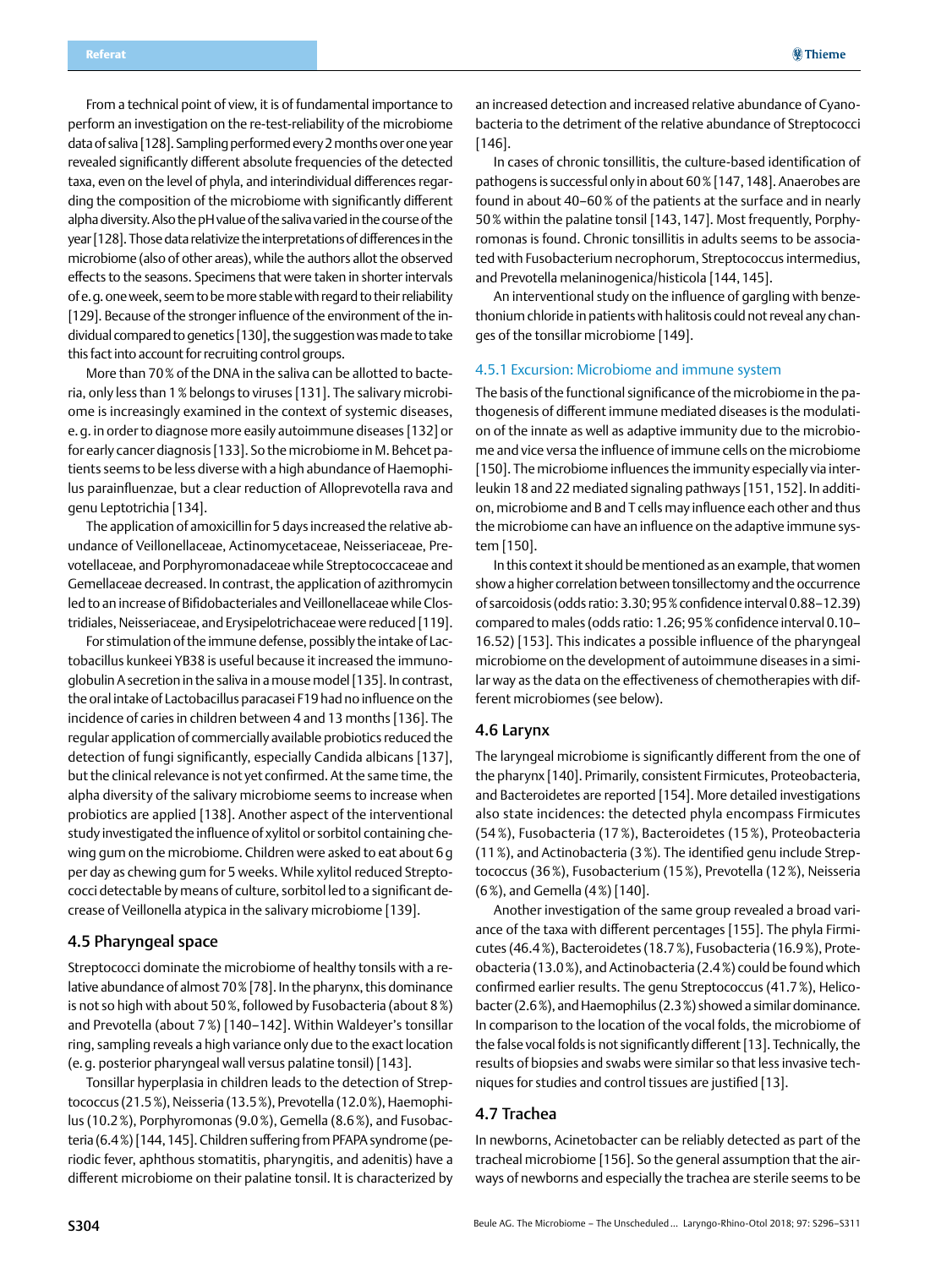<span id="page-9-0"></span>disproved. A reduced alpha diversity of the tracheal microbiome indicates an increased risk to develop a specific chronic pulmonary disease, i.e. bronchopulmonary dysplasia. Likewise, the oral and tracheal diversity in intubated patients was reduced. Often the taxa detected by means of sequencing could not be identified by means of culturing [157]. Intubated patients with pneumonia had a better prognosis with a relative abundance of < 4.6 % of Pseudomonas and <70.8% of Staphylococci [158]. Tracheostomized patients often showed Haemophilus in the microbiome in cases of infection. This increase occurred to the detriment of Acinetobacter, Corynebacterium, and Pseudomonas. In the context of infection, alpha and beta diversity decrease significantly [159].

#### 4.8 Esophagus

#### 4.8.1 Gastro-esophageal reflux

An investigation revealed that reflux has no impact on the laryngeal microbiome [160]. The application of proton pump inhibitors in newborns with gastro-esophageal reflux [161] neither changed significantly the alpha nor the beta diversity but representatives of the genu Lactobacillus and Stenotrophomonas decreased to the detriment of Haemophilus. After therapy interruption, the alpha and beta diversity re-increased together with the relative abundance of the phyla Firmicutes, Bacteroidetes, and Proteobacteria. In this way, the microbiome reflects the age and the diet.

#### 4.8.2Neoplasms

Squamous cell carcinomas and adenocarcinomas are the most frequently occurring malignant neoplasm in the area of the esophagus. The development of an adenocarcinoma seems to be favored by gastro-esophageal reflux that also influences the complex microbiome of the esophagus and is possibly a co-factor of the pathophysiology of Barrett's esophagus [162]. The relative risk to develop an adenocarcinoma amounts to 30–400 in gastro-esophageal reflux patients [163].

The normal microbiome of the esophagus seems to be characterized by Gram-positive bacteria (phylum Firmicutes, especially with genus Streptococcus) [164]. Reflux as well as Barrett's esophagus changed this image in favor of more Gram-negative anaerobes of the phyla Bacteroidetes, Proteobacteria, Fusobacteria, and Spirochetes). In addition, the relative incidence of taxa seems to be more important for the pathophysiology than the absolute quantity of bacteria. So more frequently, Veillonellae (19%), Prevotellae (12%), Neisseriae (4%), and Fusobacteria (9%) were detected in the context of reflux disease or Barrett's esophagus.

In order to better examine the impact of gastro-esophageal reflux for example also on the risk to develop ENT-specific cancer, data material from the NordASCo cohort [165] is currently evaluated. A total of 945,153 patients with gastro-esophageal reflux from Scandinavian countries were assessed, 48,433 (5.1%) of them underwent surgical intervention for reflux control.

## 5. Head and Neck Cancer and its Treatment

#### 5.1 Carcinogenesis

Currently it is assumed that about 20% of all cancer diseases are caused by microbial pathogens [166]. In otorhinolaryngology, e.g.the role of human papillomavirus is acknowledged. A shift within the microbiome may additionally favor carcinogenesis via chronic inflammations because protecting factors such as protective microbial peptides are missing, toxins accumulate or pathogens proliferate. Even after the development of malignant neoplasms, the microbiome plays an important role. Microorganisms or their metabolites may have an oncogenetic effect, favor tumor growth, provide growth factors, and develop pro-inflammatory and immunosuppressive effects that weaken the endogenous mechanisms of tumor defense.

However, it is a problem to differentiate tumor-associated, rather accompanying changes from those with causal relation. So an increased risk of cancer was proven in dependence of antibiotic application [167]. The risk to develop malignant neoplasms in the area of the oral cavity and the pharynx increases to the relative risk of 1.38 (1.17–1.64; age and gender adapted)in cases of 6 or more prescriptions of antibiotics. In the larynx, the risk to develop neoplasms was even higher with 1.45 (1.08–1.94).

Changes of the oral microbiome are strongly associated with the occurrence of tumors of the oral cavity [168]. A meta-analysis of 8 studies revealed an increased risk of 2.63 (95% confidence interval: 1.68–4.14) to develop malignant neoplasm of the head and neck in cases of periodontitis [169]. Since – as described above – it is associated with changes of the oral microbiome, also differences in the occurrence of head and neck tumors can be expected.

Accordingly, a case control study using specimens of the pharynx, larynx, and also metastases of head and neck tumors showed a lower alpha diversity in tumors compared to normal mucosa of the same location [170].

Comparing the normal mucosa between the location of the primary tumor as well as a metastasis, the beta diversity reveals significant differences but also between the primary tumor and the metastasis, the beta diversity was clearly different. In comparison to the physiological microbiome of the oral cavity, the tumor microbiome is characterized by the increased incidence of Bacteroidetes, Proteobacteria, Spirochetes, and Fusobacteria with decrease of Firmicutes and Actinobacteria. Primary tumor of the larynx and pharynx revealed an increased colonization with Fusobacteria and decrease of Firmicutes. Finally, Fusobacteria also increased in metastases and especially the percentage of the species Streptococci from the phylum of Firmicutes decreased. Additionally, the detection rate of Proteobacteria was higher.

Furthermore, the risk to develop a lymphoma is explained based on microbiome-assisted approaches. Scandinavian investigations indicate a seropositivity with Borrelia burgdorferi [171,172]. MALT lymphomas in different non-gastro-intestinal organs revealed Chlamydophila psittaci [173,174].

#### 5.2 Microbiome and checkpoint inhibitors

Approved for treatment of head and neck cancer or in the testing phase are currently antibodies that inhibit PD1 (programmed cell death protein 1, also CD279) or CTLA4 (cytotoxic T lymphocyte associated antigen 4) [175]. PD1 or checkpoint inhibitors were approved for Germany only in the last months (such as Nivolumab). Others are expecting approval here and are already approved by the FDA for treatment of squamous cell carcinomas of the head and neck (such as Pembrolizumab) [176]. PD1 is expressed by activated T lymphocytes, B cells, natural killer T cells (NKT), and Treg cells [177]. They belong to the family of CD28 co-receptors [178]. Hereby, the ligan-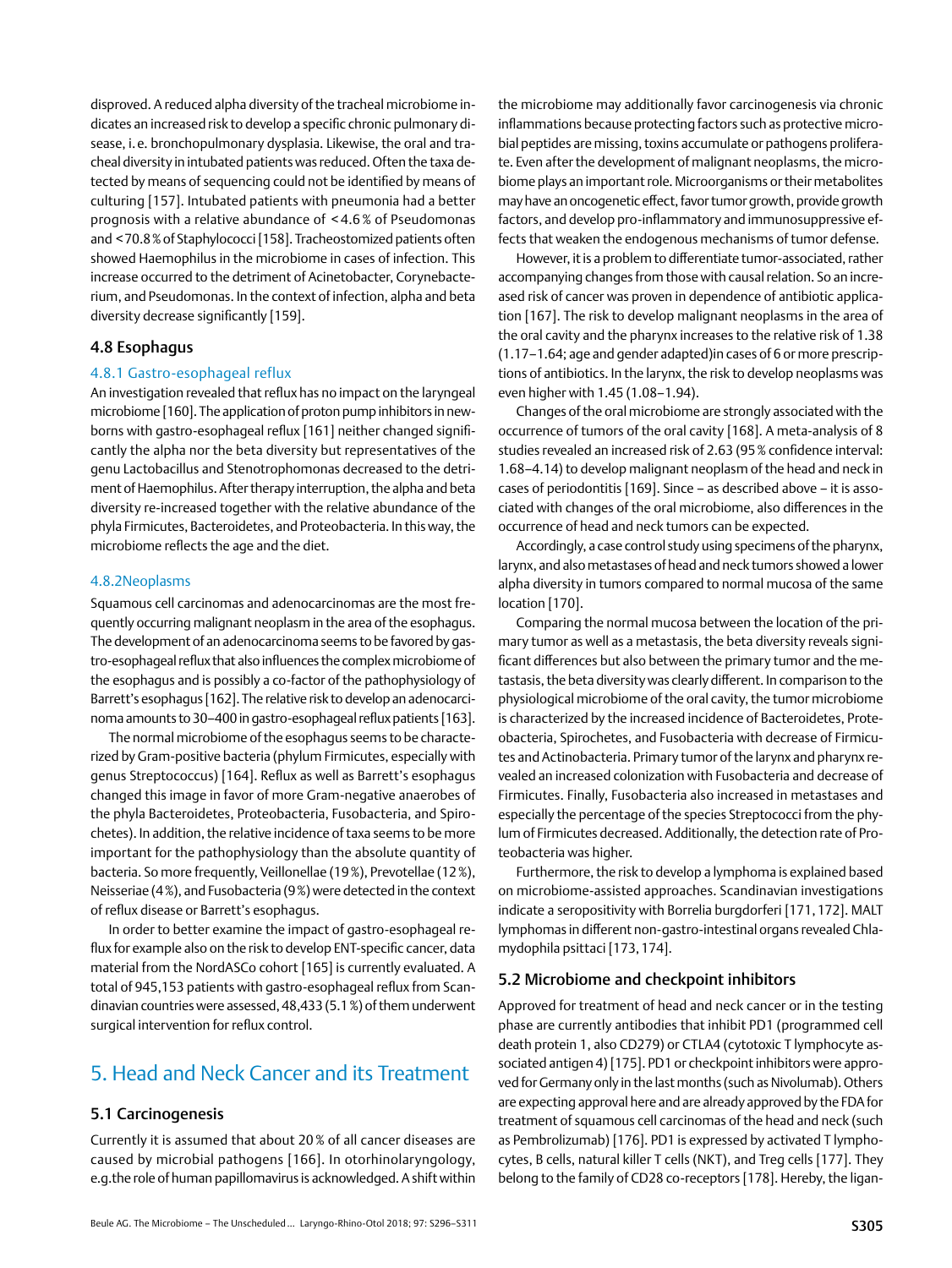<span id="page-10-0"></span>ds PD1 and PD2 bind to those receptors; apparently only PD1 is expressed by tumor cells beside antigen presenting cells (e.g. macrophages [179, 180]). Furthermore, the expression of PDL1 in some squamous cell carcinomas (skin [181]) is associated with the tumor stage while the expression of PDL2 is rather determined by the tumor size and the differentiation [181].

The ligands of PD1 and PDL1 are located in the tumor environment and help that the tumor cells escape from the immune reaction of the host [182, 183]. The blockade of this binding causes a clear increase of interferon gamma (IFN-gamma) [184] and thus a significant change of the microenvironment around the tumor. The production of IFN-gamma can be influenced by the intestinal microbiome [185]. Ruminococcus (Gram-negative) as well as Alistipes (Gram-positive) are associated with IFN-gamma production. In contrast, a microbiome enhanced with Lactobacillus can nearly inhibit this IFN-gamma production. Investigations in an animal model of mice indicate that the microbiome may strengthen the effectiveness of anti-PDL1 therapy. Hereby, a microbiome with a high percentage of Bifidobacter shows an improved response.

CTLA4, however, is a global immune defense (checkpoint) to modulate immune responses by down-regulation of CD4+ T effector (Teff) cells and enhanced Treg cell activity [182,183]. Even via this mechanism, the microbiome seems to influence the response of cancer therapies. Mice that are without bacterial colonization or after antibiotic therapy, only show low effects of anti-CTLA4 therapy [186]. Reversely, the CTLA4 treatment modifies the microbiome [186]. Finally, an immune-triggered colitis under CTLA4 therapy with Ipilimumab can be avoided by Bacteroides phlilym enhancement [187]. Furthermore, oral therapy with the antibiotic vancomycin improves CTLA4 immunotherapy [186].

In an animal model of genetically identical mice with melanoma induction, clearly different response rates on the different microbiome of animals of 2 different breeders could be explained and traced back to the positive effect of Bifidobacteria. The application of Bifidobacteria in animals with poorer response could improve tumor control and IFN-gamma production [188].

So the microbiome may be considered as biomarker for the therapy response or an approach to positively influence the effectiveness of a therapy.

#### 5.3 Outlook

The treatment of the microbiome opens a completely new field of therapeutic options depending on the material used. Stool transplantation for treatment of Clostridium difficile was classified as treatment with a pharmaceutic by the Federal Institute for Pharmaceutics and Medical Products (Bundesinsitut für Arzneimittel und Medizinprodukte, BfArM) even if a reproducible production of stool according to current pharmacological understanding is currently not possible. So here, a grey area exists that has to be considered critically with regard to probiotic therapies – also in the head and neck. The discussion of modifying the microbiome even by "only" one single antibiotic application helps questioning the prescription behavior under this aspect. Based on the current German guidelines for tonisllectomy, 5-6 antibiotic therapies are previously required, however, in the future data assessment evaluating secondary damage of the microbiome with their impact on the host are reasonable and may help to verify a possibly earlier intervention. Because of the interactions between host and microbiome, also independent from a disease and currently limited knowledge, the microbiome turned out to be an unscheduled parameter of future therapies.

#### Conflict of Interest

The author states that he received remunerations for lectures paid by Pohl-Boskamp Company, Essex Pharma Company, and Happersberger Otopront Company. He was and is involved in studies financed by third parties in accordance with the German Drug Law for Allakos, Sanofi, and GlaxoSmithKline companies.

#### References

- [1] Smith K, McCoy KD, Macpherson AJ. Use of axenic animals in studying the adaptation of mammals to their commensal intestinal microbiota. Semin Immunol 2007; 19: 59–69
- [2] Sears CL, Pardoll DM. Perspective: Alpha-bugs, their microbial partners, and the link to colon cancer. J Infect Dis 2011; 203: 306–311
- [3] Zhu L, Baker SS, Gill C et al. Characterization of gut microbiomes in nonalcoholic steatohepatitis (NASH) patients: A connection between endogenous alcohol and NASH. Hepatology 2013; 57: 601–609
- [4] Zhu Q, Gao R, Wu W et al. The role of gut microbiota in the pathogenesis of colorectal cancer. Tumour Biol 2013; 34: 1285–1300
- [5] Sheflin AM, Whitney AK, Weir TL. Cancer-promoting effects of microbial dysbiosis. Curr Oncol Rep 2014; 16: 406
- [6] Boone DR, Castenholz RW, Garrity GM et al. Bergey's Manual® of Systematic Bacteriology. Springer; 2001
- [7] Stallmach A, Vehreschild MJGT. Mikrobiom: Wissensstand und Perspektiven. Walter de Gruyter GmbH & Co KG; 2016
- [8] Roesch LF, Casella G, Simell O et al. Influence of fecal sample storage on bacterial community diversity. Open Microbiol J 2009; 3: 40–46
- [9] Tal M, Verbrugghe A, Gomez DE et al. The effect of storage at ambient temperature on the feline fecal microbiota. BMC. Vet Res 2017; 13: 256
- [10] Carroll IM, Ringel-Kulka T, Siddle JP et al. Characterization of the fecal microbiota using high-throughput sequencing reveals a stable microbial community during storage. PLoS One 2012; 7: e46953
- [11] Kia E, Wagner Mackenzie B, Middleton D et al. Integrity of the Human Faecal Microbiota following Long-Term Sample Storage. PLoS One 2016; 11: e0163666
- [12] Bai G, Gajer P, Nandy M et al. Comparison of storage conditions for human vaginal microbiome studies. PLoS One 2012; 7: e36934
- [13] Hanshew AS, Jette ME, Tadayon S et al. A comparison of sampling methods for examining the laryngeal microbiome. PLoS One 2017; 12: e0174765
- [14] Bassiouni A, Cleland EJ, Psaltis AJ et al. Sinonasal microbiome sampling: A comparison of techniques. PLoS One 2015; 10: e0123216
- [15] Kumar R, Eipers P, Little RB et al. Getting started with microbiome analysis: sample acquisition to bioinformatics. Curr Protoc Hum Genet 2014; 82: 18 18 11–18 18 29
- [16] Goodrich JK, Di Rienzi SC, Poole AC et al. Conducting a microbiome study. Cell 2014; 158: 250–262
- [17] Navas-Molina JA, Peralta-Sanchez JM, Gonzalez A et al. Advancing our understanding of the human microbiome using QIIME. Methods Enzymol 2013; 531: 371–444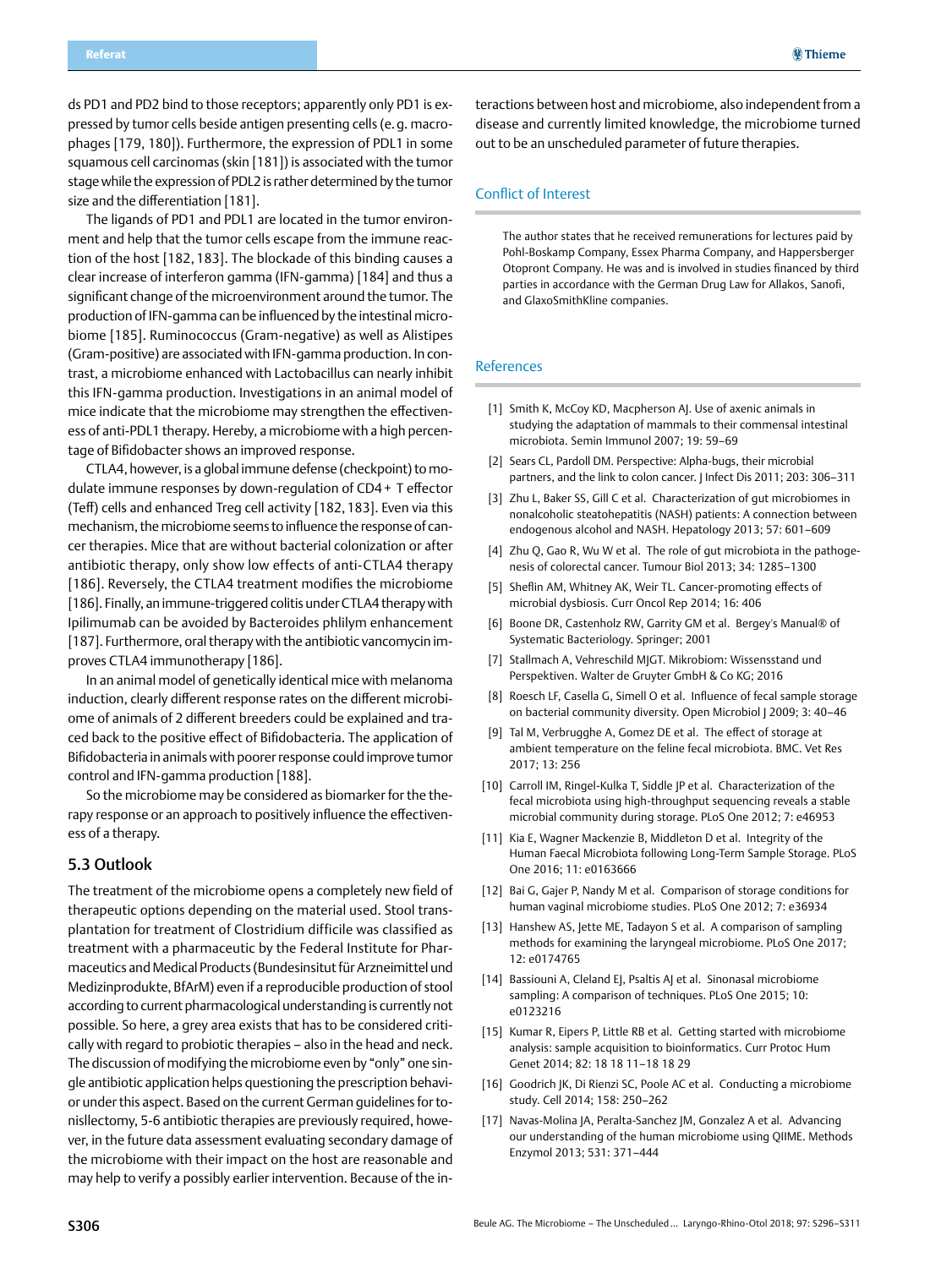- [18] Caporaso JG, Kuczynski J, Stombaugh J et al. OIIME allows analysis of high-throughput community sequencing data. Nat Methods 2010; 7: 335–336
- [19] Kuczynski J, Stombaugh J, Walters WA et al. Using QIIME to analyze 16 S rRNA gene sequences from microbial communities. Curr Protoc Microbiol 2012; Chapter 1: Unit 1E 5
- [20] Leray M, Knowlton N. Visualizing Patterns of Marine Eukaryotic Diversity from Metabarcoding Data Using QIIME. Methods Mol Biol 2016; 1452: 219–235
- [21] Lawley B, Tannock GW. Analysis of 16 S rRNA Gene Amplicon Sequences Using the QIIME Software Package. Methods Mol Biol 2017; 1537: 153–163
- [22] Schloss PD, Westcott SL, Ryabin T et al. Introducing mothur: open-source, platform-independent, community-supported software for describing and comparing microbial communities. Appl Environ Microbiol 2009; 75: 7537–7541
- [23] Yang S, Liebner S, Alawi M et al. Taxonomic database and cut-off value for processing mcrA gene 454 pyrosequencing data by MOTHUR. J Microbiol Methods 2014; 103: 3–5
- [24] Maidak BL, Olsen GJ, Larsen N et al. The Ribosomal Database Project (RDP). Nucleic Acids Res 1996; 24: 82–85
- [25] Maidak BL, Cole JR, Lilburn TG et al. The RDP-II (Ribosomal Database Project). Nucleic Acids Res 2001; 29: 173–174
- [26] Cole JR, Chai B, Farris RJ et al. The Ribosomal Database Project (RDP-II): sequences and tools for high-throughput rRNA analysis. Nucleic Acids Res 2005; 33: D294–D296
- [27] Bacci G, Bani A, Bazzicalupo M et al. Evaluation of the Performances of Ribosomal Database Project (RDP) Classifier for Taxonomic Assignment of 16 S rRNA Metabarcoding Sequences Generated from Illumina-Solexa NGS. J Genomics 2015; 3: 36–39
- [28] Huse SM, Mark Welch DB, Voorhis A et al. VAMPS: A website for visualization and analysis of microbial population structures. BMC Bioinformatics 2014; 15: 41
- [29] Suzuk Yildiz S, Kaskatepe B, Altinok S et al. [Comparison of MALDI-TOF and 16 S rRNA methods in identification of viridans group streptococci]. Mikrobiyol Bul 2017; 51: 1–9
- [30] Barberis C, Almuzara M, Join-Lambert O et al. Comparison of the Bruker MALDI-TOF mass spectrometry system and conventional phenotypic methods for identification of Gram-positive rods. PLoS One 2014; 9: e106303
- [31] Funke G, von Graevenitz A, Clarridge JE 3rd et al. Clinical microbiology of coryneform bacteria. Clin Microbiol Rev 1997; 10: 125–159
- [32] Allali I, Arnold JW, Roach J et al. A comparison of sequencing platforms and bioinformatics pipelines for compositional analysis of the gut microbiome. BMC Microbiol 2017; 17: 194
- [33] Hawinkel S, Mattiello F, Bijnens L et al. A broken promise: microbiome differential abundance methods do not control the false discovery rate. Brief Bioinform 2017, doi: doi:10.1093/bib/bbx104
- [34] Lemos LN, Fulthorpe RR, Triplett EW et al. Rethinking microbial diversity analysis in the high throughput sequencing era. J Microbiol Methods 2011; 86: 42–51
- [35] Stulberg E, Fravel D, Proctor LM et al. An assessment of US microbiome research. Nat Microbiol 2016; 1: 15015
- [36] Spor A, Koren O, Ley R. Unravelling the effects of the environment and host genotype on the gut microbiome. Nat Rev Microbiol 2011; 9: 279–290
- [37] Slifierz MJ, Friendship RM, Weese JS. Longitudinal study of the early-life fecal and nasal microbiotas of the domestic pig. BMC Microbiol 2015; 15: 184
- [38] Thevaranjan N, Whelan FJ, Puchta A et al. Streptococcus pneumoniae Colonization Disrupts the Microbial Community within the Upper Respiratory Tract of Aging Mice. Infect Immun 2016; 84: 906–916
- [39] Renteria AE, Mfuna Endam L, Desrosiers M. Do Aging Factors Influence the Clinical Presentation and Management of Chronic Rhinosinusitis? Otolaryngol Head Neck Surg 2017; 156: 598–605
- [40] Whelan FJ, Verschoor CP, Stearns JC et al. The loss of topography in the microbial communities of the upper respiratory tract in the elderly. Ann Am Thorac Soc 2014; 11: 513–521
- [41] Biagi E, Nylund L, Candela M et al. Through ageing, and beyond: gut microbiota and inflammatory status in seniors and centenarians. PLoS One 2010; 5: e10667
- [42] van Beek AA, Hugenholtz F, Meijer B et al. Frontline Science: Tryptophan restriction arrests B cell development and enhances microbial diversity in WT and prematurely aging Ercc1-/Delta7 mice. J Leukoc Biol 2017; 101: 811–821
- [43] Schneeberger M, Everard A, Gomez-Valades AG et al. Akkermansia muciniphila inversely correlates with the onset of inflammation, altered adipose tissue metabolism and metabolic disorders during obesity in mice. Sci Rep 2015; 5: 16643
- [44] Gomez A, Luckey D, Taneja V. The gut microbiome in autoimmunity: Sex matters. Clin Immunol 2015; 159: 154–162
- [45] Mueller S, Saunier K, Hanisch C et al. Differences in fecal microbiota in different European study populations in relation to age, gender, and country: A cross-sectional study. Appl Environ Microbiol 2006; 72: 1027–1033
- [46] Wu J, Peters BA, Dominianni C et al. Cigarette smoking and the oral microbiome in a large study of American adults. ISME J 2016; 10: 2435–2446
- [47] Charlson ES, Chen J, Custers-Allen R et al. Disordered microbial communities in the upper respiratory tract of cigarette smokers. PLoS One 2010; 5: e15216
- [48] Lee J, Taneja V, Vassallo R. Cigarette smoking and inflammation: cellular and molecular mechanisms. J Dent Res 2012; 91: 142–149
- [49] Verna L, Whysner J, Williams GM, N-nitrosodiethylamine mechanistic data and risk assessment: bioactivation, DNA-adduct formation, mutagenicity, and tumor initiation. Pharmacol Ther 1996; 71: 57–81
- [50] Wang L, Ganly I. The oral microbiome and oral cancer. Clin Lab Med 2014; 34: 711–719
- [51] Labriola A, Needleman I, Moles DR. Systematic review of the effect of smoking on nonsurgical periodontal therapy. Periodontol 2000 2005; 37: 124–137
- [52] Coretti L, Cuomo M, Florio E et al. Subgingival dysbiosis in smoker and nonsmoker patients with chronic periodontitis. Mol Med Rep 2017; 15: 2007–2014
- [53] Yu G, Phillips S, Gail MH et al. The effect of cigarette smoking on the oral and nasal microbiota. Microbiome 2017; 5: 3
- [54] Peralbo-Molina A, Calderon-Santiago M, Jurado-Gamez B et al. Exhaled breath condensate to discriminate individuals with different smoking habits by GC-TOF/MS. Sci Rep 2017; 7: 1421
- [55] Filipiak W, Ruzsanyi V, Mochalski P et al. Dependence of exhaled breath composition on exogenous factors, smoking habits and exposure to air pollutants. J Breath Res 2012; 6: 036008
- [56] Falana K, Knight R, Martin CR et al. Short Course in the Microbiome. J Circ Biomark 2015; 4: 8
- [57] Greenberg D, Givon-Lavi N, Broides A et al. The contribution of smoking and exposure to tobacco smoke to Streptococcus pneumoniae and Haemophilus influenzae carriage in children and their mothers. Clin Infect Dis 2006; 42: 897–903
- [58] Turnbaugh PJ, Backhed F, Fulton L et al. Diet-induced obesity is linked to marked but reversible alterations in the mouse distal gut microbiome. Cell Host Microbe 2008; 3: 213–223
- [59] Kaczmarek JL, Musaad SM, Holscher HD. Time of day and eating behaviors are associated with the composition and function of the human gastrointestinal microbiota. Am J Clin Nutr 2017; 106: 1220–1231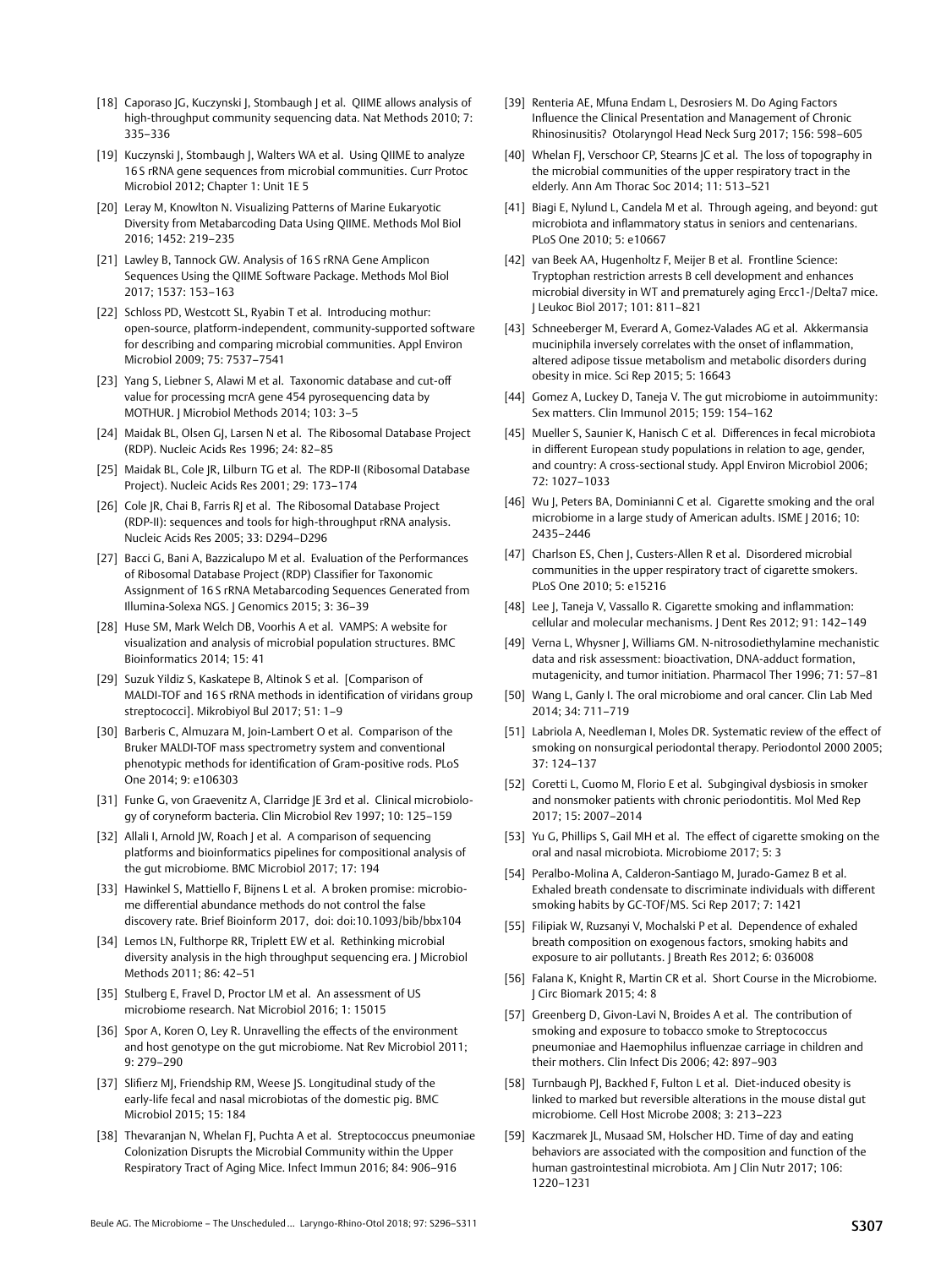- [60] Gibson GR, Roberfroid MB. Dietary modulation of the human colonic microbiota: introducing the concept of prebiotics. J Nutr 1995; 125: 1401–1412
- [61] Staudacher HM, Whelan K. Altered gastrointestinal microbiota in irritable bowel syndrome and its modification by diet: probiotics, prebiotics and the low FODMAP diet. Proc Nutr Soc 2016; 75: 306–318
- [62] Walsh CJ, Guinane CM, O'Toole PW et al. Beneficial modulation of the gut microbiota. FEBS Lett 2014; 588: 4120–4130
- [63] De Vadder F, Kovatcheva-Datchary P, Goncalves D et al. Microbiotagenerated metabolites promote metabolic benefits via gut-brain neural circuits. Cell 2014; 156: 84–96
- [64] Cleland EJ, Drilling A, Bassiouni A et al. Probiotic manipulation of the chronic rhinosinusitis microbiome. Int Forum Allergy Rhinol 2014; 4: 309–314
- [65] Iwase T, Uehara Y, Shinji H et al. Staphylococcus epidermidis Esp inhibits Staphylococcus aureus biofilm formation and nasal colonization. Nature 2010; 465: 346–349
- [66] Manning J, Dunne EM, Wescombe PA et al. Investigation of Streptococcus salivarius-mediated inhibition of pneumococcal adherence to pharyngeal epithelial cells. BMC Microbiol 2016; 16: 225
- [67] World Cancer Research Fund / American Institute for Cancer Research. Food, Nutrition, Physical Activity, and the Prevention of Cancer: A Global Perspective.Washington DC: AICR; 2007Nachlesbar unter [http://www.aicr.org/assets/docs/pdf/reports/Second\\_Expert\\_](http://www.aicr.org/assets/docs/pdf/reports/Second_Expert_Report.pdf) [Report.pdf](http://www.aicr.org/assets/docs/pdf/reports/Second_Expert_Report.pdf) ISBN: 978-0-9722522-2-5
- [68] Muto M, Hitomi Y, Ohtsu A et al. Acetaldehyde production by non-pathogenic Neisseria in human oral microflora: Implications for carcinogenesis in upper aerodigestive tract. Int | Cancer 2000; 88: 342–350
- [69] Dubinkina VB, Tyakht AV, Odintsova VY et al. Links of gut microbiota composition with alcohol dependence syndrome and alcoholic liver disease. Microbiome 2017; 5: 141
- [70] Mangin I, Leveque C, Magne F et al. Long-term changes in human colonic Bifidobacterium populations induced by a 5-day oral amoxicillin-clavulanic acid treatment. PLoS One 2012; 7: e50257
- [71] De La Cochetiere MF, Durand T, Lepage P et al. Resilience of the dominant human fecal microbiota upon short-course antibiotic challenge. J Clin Microbiol 2005; 43: 5588–5592
- [72] Pols DHJ, Nielen MMJ, Bohnen AM et al. Atopic children and use of prescribed medication: A comprehensive study in general practice. PLoS One 2017; 12: e0182664
- [73] Feazel LM, Santorico SA, Robertson CE et al. Effects of Vaccination with 10-Valent Pneumococcal Non-Typeable Haemophilus influenza Protein D Conjugate Vaccine (PHiD-CV) on the Nasopharyngeal Microbiome of Kenyan Toddlers. PLoS One 2015; 10: e0128064
- [74] Jespersen L, Tarnow I, Eskesen D et al. Effect of Lactobacillus paracasei subsp. paracasei, L. casei 431 on immune response to influenza vaccination and upper respiratory tract infections in healthy adult volunteers: A randomized, double-blind, placebo-controlled, parallel-group study. Am J Clin Nutr 2015; 101: 1188–1196
- [75] Chan CL, Wabnitz D, Bardy JJ et al. The microbiome of otitis media with effusion. Laryngoscope 2016; 126: 2844–2851
- [76] Krueger A, Val S, Perez-Losada M et al. Relationship of the Middle Ear Effusion Microbiome to Secretory Mucin Production in Pediatric Patients With Chronic Otitis Media. Pediatr Infect Dis J 2017; 36: 635–640
- [77] Jervis-Bardy J, Rogers GB, Morris PS et al. The microbiome of otitis media with effusion in Indigenous Australian children. Int J Pediatr Otorhinolaryngol 2015; 79: 1548–1555
- [78] Liu CM, Cosetti MK, Aziz M et al. The otologic microbiome: A study of the bacterial microbiota in a pediatric patient with chronic serous otitis media using 16 SrRNA gene-based pyrosequencing. Arch Otolaryngol Head Neck Surg 2011; 137: 664–668
- [79] Santos-Cortez RL, Hutchinson DS, Ajami NJ et al. Middle ear microbiome differences in indigenous Filipinos with chronic otitis media due to a duplication in the A2ML1 gene. Infect Dis Poverty 2016; 5: 97
- [80] Fokkens WJ, Lund VJ, Mullol J et al. European Position Paper on Rhinosinusitis and Nasal Polyps. 2012; Rhinol Suppl 2012; 23: 3 p preceding table of contents, 1-298
- [81] Zuliani G, Carron M, Gurrola J et al. Identification of adenoid biofilms in chronic rhinosinusitis. Int | Pediatr Otorhinolaryngol 2006; 70: 1613–1617
- [82] Beule AG, Hosemann W. [Bacterial biofilms]. Laryngorhinootologie 2007; 86: 886–895 quiz 896–889
- [83] Subtil J, Rodrigues JC, Reis L et al. Adenoid bacterial colonization in a paediatric population. Eur Arch Otorhinolaryngol 2017; 274: 1933–1938
- [84] Taylan I, Ozcan I, Mumcuoglu I et al. Comparison of the surface and core bacteria in tonsillar and adenoid tissue with Beta-lactamase production. Indian J Otolaryngol Head Neck Surg 2011; 63: 223–228
- [85] Perez GF, Perez-Losada M, Isaza N et al. Nasopharyngeal microbiome in premature infants and stability during rhinovirus infection. J Investig Med 2017; 65: 984–990
- [86] Perez-Losada M, Alamri L, Crandall KA et al. Nasopharyngeal microbiome diversity changes over time in children with asthma. PLoS One 2017; 12: e0170543
- [87] Rosas-Salazar C, Shilts MH, Tovchigrechko A et al. Differences in the nasopharyngeal microbiome during acute respiratory tract infection with human rhinovirus and respiratory syncytial virus in infancy. J Infect Dis 2016; 214: 1924–1928
- [88] Rosas-Salazar C, Shilts MH, Tovchigrechko A et al. Nasopharyngeal microbiome in respiratory syncytial virus resembles profile associated with increased childhood asthma risk. Am J Respir Crit Care Med 2016; 193: 1180–1183
- [89] Teo SM, Mok D, Pham K et al. The infant nasopharyngeal microbiome impacts severity of lower respiratory infection and risk of asthma development. Cell Host Microbe 2015; 17: 704–715
- [90] Xu L, Zhu Y, Ren L et al. Characterization of the nasopharyngeal viral microbiome from children with community-acquired pneumonia but negative for Luminex xTAG respiratory viral panel assay detection. J Med Virol 2017, doi:10.1002/jmv.24895
- [91] Lysholm F, Wetterbom A, Lindau C et al. Characterization of the viral microbiome in patients with severe lower respiratory tract infections, using metagenomic sequencing. PLoS One 2012; 7: e30875
- [92] Cremers AJ, Zomer AL, Gritzfeld JF et al. The adult nasopharyngeal microbiome as a determinant of pneumococcal acquisition. Microbiome 2014; 2: 44
- [93] Lal D, Keim P, Delisle J et al. Mapping and comparing bacterial microbiota in the sinonasal cavity of healthy, allergic rhinitis, and chronic rhinosinusitis subjects. Int Forum Allergy Rhinol 2017; 7: 561–569
- [94] Ivanchenko OA, Karpishchenko SA, Kozlov RS et al. The microbiome of the maxillary sinus and middle nasal meatus in chronic rhinosinusitis. Rhinology 2016; 54: 68–74
- [95] Cleland EJ, Bassiouni A, Boase S et al. The fungal microbiome in chronic rhinosinusitis: Richness, diversity, postoperative changes and patient outcomes. Int Forum Allergy Rhinol 2014; 4: 259–265
- [96] Martensson A, Greiff L, Lamei SS et al. Effects of a honeybee lactic acid bacterial microbiome on human nasal symptoms, commensals, and biomarkers. Int Forum Allergy Rhinol 2016; 6: 956–963
- [97] Noverr MC, Huffnagle GB. The 'microflora hypothesis' of allergic diseases. Clin Exp Allergy 2005; 35: 1511–1520
- [98] Bisgaard H, Li N, Bonnelykke K et al. Reduced diversity of the intestinal microbiota during infancy is associated with increased risk of allergic disease at school age. J Allergy Clin Immunol 2011; 128: 646–652 e641–645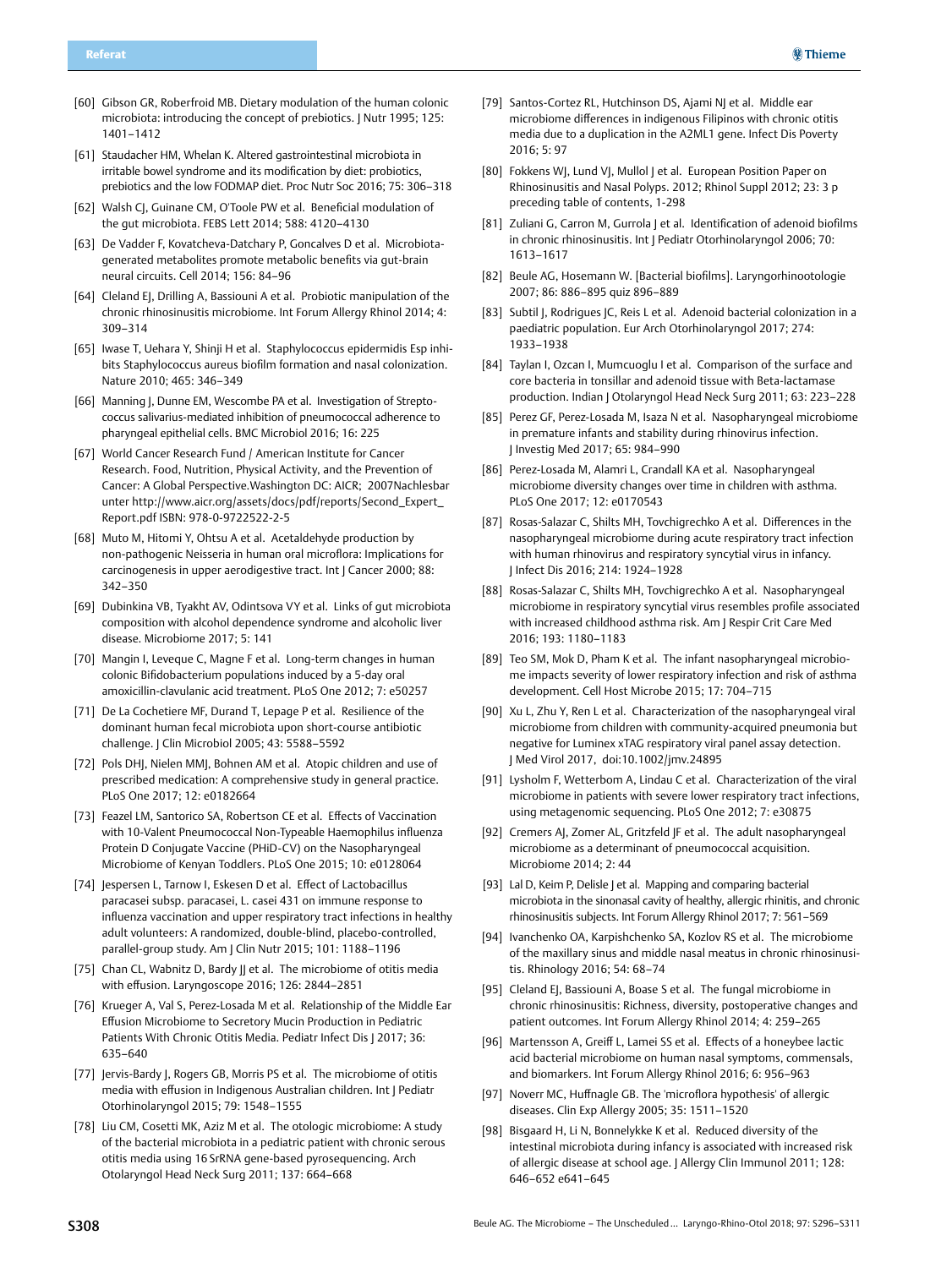- [99] Sjogren YM, Jenmalm MC, Bottcher MF et al. Altered early infant gut microbiota in children developing allergy up to 5 years of age. Clin Exp Allergy 2009; 39: 518–526
- [100] Abrahamsson TR, Jakobsson HE, Andersson AF et al. Low gut microbiota diversity in early infancy precedes asthma at school age. Clin Exp Allergy 2014; 44: 842–850
- [101] Huang YJ. Asthma microbiome studies and the potential for new therapeutic strategies. Curr Allergy Asthma Rep 2013; 13: 453–461
- [102] Hansel TT, Johnston SL, Openshaw PJ. Microbes and mucosal immune responses in asthma. Lancet 2013; 381: 861–873
- [103] Suzaki H, Watanabe S, Pawankar R. Rhinosinusitis and asthma-microbiome and new perspectives. Curr Opin Allergy Clin Immunol 2013; 13: 45–49
- [104] Herbst T, Sichelstiel A, Schar C et al. Dysregulation of allergic airway inflammation in the absence of microbial colonization. Am J Respir Crit Care Med 2011; 184: 198–205
- [105] Cait A, Hughes MR, Antignano F et al. Microbiome-driven allergic lung inflammation is ameliorated by short-chain fatty acids. Mucosal Immunol 2017, doi:10.1038/mi.2017.75
- [106] Marsland BJ. Regulation of inflammatory responses by the commensal microbiota. Thorax 2012; 67: 93–94
- [107] Ramakrishnan VR, Feazel LM, Gitomer SA et al. The microbiome of the middle meatus in healthy adults. PLoS One 2013; 8: e85507
- [108] Ramakrishnan VR, Gitomer S, Kofonow JM et al. Investigation of sinonasal microbiome spatial organization in chronic rhinosinusitis. Int Forum Allergy Rhinol 2017; 7: 16–23
- [109] Du Q, Li M, Zhou X et al. A comprehensive profiling of supragingival bacterial composition in Chinese twin children and their mothers. Antonie Van Leeuwenhoek 2017; 110: 615–627
- [110] Abusleme L, Dupuy AK, Dutzan N et al. The subgingival microbiome in health and periodontitis and its relationship with community biomass and inflammation. ISME J 2013; 7: 1016–1025
- [111] Ai D, Huang R, Wen J et al. Integrated metagenomic data analysis demonstrates that a loss of diversity in oral microbiota is associated with periodontitis. BMC Genomics 2017; 18: 1041
- [112] Adriaens LM, Alessandri R, Sporri S et al. Does pregnancy have an impact on the subgingival microbiota? J Periodontol 2009; 80: 72–81
- [113] Zhang M, Chen Y, Xie L et al. Pyrosequencing of Plaque Microflora In Twin Children with Discordant Caries Phenotypes. PLoS One 2015; 10: e0141310
- [114] Ling Z, Kong J, Jia P et al. Analysis of oral microbiota in children with dental caries by PCR-DGGE and barcoded pyrosequencing. Microb Ecol 2010; 60: 677–690
- [115] Jiang W, Zhang J, Chen H. Pyrosequencing analysis of oral microbiota in children with severe early childhood dental caries. Curr Microbiol 2013; 67: 537–542
- [116] Xu H, Hao W, Zhou Q et al. Plaque bacterial microbiome diversity in children younger than 30 months with or without caries prior to eruption of second primary molars. PLoS One 2014; 9: e89269
- [117] Ahn J, Yang L, Paster BJ et al. Oral microbiome profiles: 16 S rRNA pyrosequencing and microarray assay comparison. PLoS One 2011; 6: e22788
- [118] Hasan NA, Young BA, Minard-Smith AT et al. Microbial community profiling of human saliva using shotgun metagenomic sequencing. PLoS One 2014; 9: e97699
- [119] Abeles SR, Jones MB, Santiago-Rodriguez TM et al. Microbial diversity in individuals and their household contacts following typical antibiotic courses. Microbiome 2016; 4: 39
- [120] Ling Z, Liu X, Wang Y et al. Pyrosequencing analysis of the salivary microbiota of healthy Chinese children and adults. Microb Ecol 2013; 65: 487–495
- [121] Guerrero-Preston R, Godoy-Vitorino F, Jedlicka A et al. 16S rRNA amplicon sequencing identifies microbiota associated with oral cancer, human papilloma virus infection and surgical treatment. Oncotarget 2016; 7: 51320–51334
- [122] Goodson JM, Hartman ML, Shi P et al. The salivary microbiome is altered in the presence of a high salivary glucose concentration. PLoS One 2017; 12: e0170437
- [123] Zhou J, Jiang N, Wang Z et al. Influences of pH and iron concentration on the salivary microbiome in individual humans with and without caries. Appl Environ Microbiol 2017; 83: e02412–e02416
- [124] Foxman B, Luo T, Srinivasan U et al. The effects of family, dentition, and dental caries on the salivary microbiome. Ann Epidemiol 2016; 26: 348–354
- [125] Mashima I, Theodorea CF, Thaweboon B et al. Exploring the salivary microbiome of children stratified by the oral hygiene index. PLoS One 2017; 12: e0185274
- [126] Hamuro K, Kotani Y, Toba M et al. Comparison of salivary IqA secretion rate collected by the aspiration method and swab method. Biosci Microbiota Food Health 2013; 32: 107–112
- [127] Takayasu L, Suda W, Takanashi K et al. Circadian oscillations of microbial and functional composition in the human salivary microbiome. DNA Res 2017; 24: 261–270
- [128] Cameron SJ, Huws SA, Hegarty MJ et al. The human salivary microbiome exhibits temporal stability in bacterial diversity. FEMS Microbiol Ecol 2015; 91: fiv091
- [129] Belstrom D, Holmstrup P, Bardow A et al. Temporal Stability of the Salivary Microbiota in Oral Health. PLoS One 2016; 11: e0147472
- [130] Shaw L, Ribeiro ALR, Levine AP et al. The human salivary microbiome is shaped by shared environment rather than genetics: Evidence from a large family of closely related individuals. MBio 2017; 8: 01237–17
- [131] Lazarevic V, Whiteson K, Gaia N et al. Analysis of the salivary microbiome using culture-independent techniques. J Clin Bioinforma 2012; 2: 4 doi: doi: 10.1186/2043-9113-2-4
- [132] Abrao AL, Falcao DP, de Amorim RF et al. Salivary proteomics: A new adjuvant approach to the early diagnosis of familial juvenile systemic lupus erythematosus. Med Hypotheses 2016; 89: 97–100
- [133] Wolf A, Moissl-Eichinger C, Perras A et al. The salivary microbiome as an indicator of carcinogenesis in patients with oropharyngeal squamous cell carcinoma: A pilot study. Sci Rep 2017; 7: 5867
- [134] Coit P, Mumcu G, Ture-Ozdemir F et al. Sequencing of 16S rRNA reveals a distinct salivary microbiome signature in Behcet's disease. Clin Immunol 2016; 169: 28–35
- [135] Asama T, Arima TH, Gomi T et al. Lactobacillus kunkeei YB38 from honeybee products enhances IgA production in healthy adults. J Appl Microbiol 2015; 119: 818–826
- [136] Hasslof P, West CE, Videhult FK et al. Early intervention with probiotic Lactobacillus paracasei F19 has no long-term effect on caries experience. Caries Res 2013; 47: 559–565
- [137] Dos Santos AL, Jorge AO, Dos Santos SS et al. Influence of probiotics on Candida presence and IgA anti-Candida in the oral cavity. Braz J Microbiol 2009; 40: 960–964
- [138] Dassi E, Ballarini A, Covello G et al. Enhanced microbial diversity in the saliva microbiome induced by short-term probiotic intake revealed by 16S rRNA sequencing on the IonTorrent PGM platform. J Biotechnol 2014; 190: 30–39
- [139] Soderling E, ElSalhy M, Honkala E et al. Effects of short-term xylitol gum chewing on the oral microbiome. Clin Oral Investig 2015; 19: 237–244
- [140] Gong HL, Shi Y, Zhou L et al. The composition of microbiome in larynx and the throat biodiversity between laryngeal squamous cell carcinoma patients and control population. PLoS One 2013; 8: e66476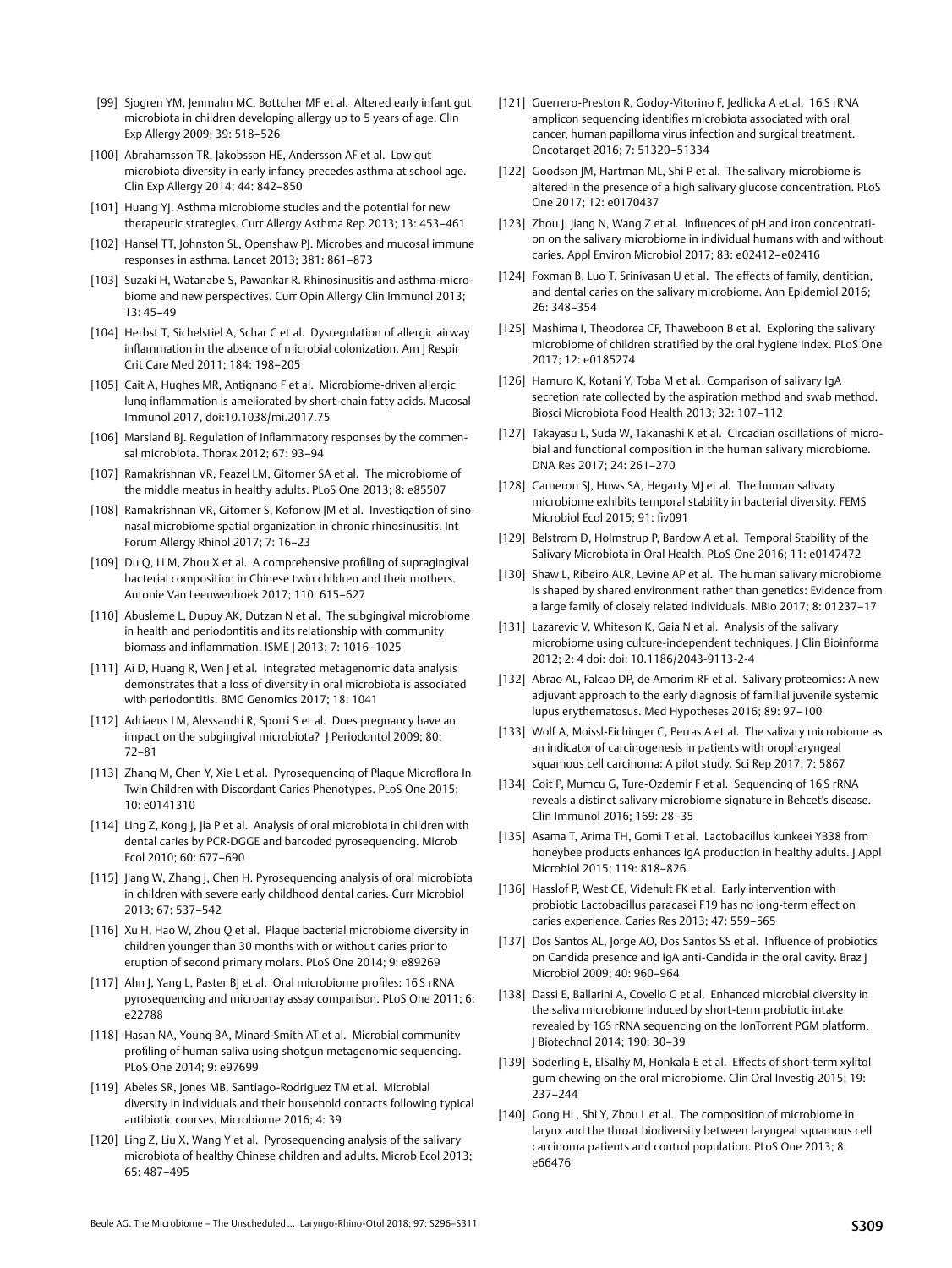- [141] Gong H, Shi Y, Zhou X et al. Microbiota in the throat and risk factors for laryngeal carcinoma. Appl Environ Microbiol 2014; 80: 7356– 7363
- [142] Gong H, Wang B, Shi Y et al. Composition and abundance of microbiota in the pharynx in patients with laryngeal carcinoma and vocal cord polyps. J Microbiol 2017; 55: 648–654
- [143] Humphreys GJ, McBain AJ. Continuous culture of sessile human oropharyngeal microbiotas. J Med Microbiol 2013; 62: 906–916
- [144] Jensen A, Fago-Olsen H, Sorensen CH et al. Molecular mapping to species level of the tonsillar crypt microbiota associated with health and recurrent tonsillitis. PLoS One 2013; 8: e56418
- [145] Watanabe H, Goto S, Mori H et al. Comprehensive microbiome analysis of tonsillar crypts in IgA nephropathy. Nephrol Dial Transplant 2016, doi:10.1093/ndt/gfw343
- [146] Tejesvi MV, Uhari M, Tapiainen T et al. Tonsillar microbiota in children with PFAPA (periodic fever, aphthous stomatitis, pharyngitis, and adenitis) syndrome. Eur J Clin Microbiol Infect Dis 2016; 35: 963–970
- [147] Khadilkar MN, Ankle NR. Anaerobic bacteriological microbiota in surface and core of tonsils in chronic tonsillitis. | Clin Diagn Res 2016; 10: MC01–MC03
- [148] Gul M, Okur E, Ciragil P et al. The comparison of tonsillar surface and core cultures in recurrent tonsillitis. Am J Otolaryngol 2007; 28: 173–176
- [149] Iwamura Y, Hayashi J, Sato T et al. Assessment of oral malodor and tonsillar microbiota after gargling with benzethonium chloride. J Oral Sci 2016; 58: 83–91
- [150] Honda K, Littman DR. The microbiota in adaptive immune homeostasis and disease. Nature 2016; 535: 75–84
- [151] Thaiss CA, Zmora N, Levy M et al. The microbiome and innate immunity. Nature 2016; 535: 65–74
- [152] Sonnenberg GF, Monticelli LA, Alenghat T et al. Innate lymphoid cells promote anatomical containment of lymphoid-resident commensal bacteria. Science 2012; 336: 1321–1325
- [153] Sawahata M, Nakamura Y, Sugiyama Y. Appendectomy, tonsillectomy, and risk for sarcoidosis – A hospital-based case-control study in Japan. Respir Investig 2017; 55: 196–202
- [154] Hanshew AS, Jette ME, Thibeault SL. Characterization and comparison of bacterial communities in benign vocal fold lesions. Microbiome 2014; 2: 43
- [155] Gong H, Shi Y, Xiao X et al. Alterations of microbiota structure in the larynx relevant to laryngeal carcinoma. Sci Rep 2017; 7: 5507
- [156] Lohmann P, Luna RA, Hollister EB et al. The airway microbiome of intubated premature infants: Characteristics and changes that predict the development of bronchopulmonary dysplasia. Pediatr Res 2014; 76: 294–301
- [157] Kelly BJ, Imai I, Bittinger K et al. Composition and dynamics of the respiratory tract microbiome in intubated patients. Microbiome 2016; 4: 7
- [158] Hotterbeekx A, Xavier BB, Bielen K et al. The endotracheal tube microbiome associated with Pseudomonas aeruginosa or Staphylococcus epidermidis. Sci Rep 2016; 6: 36507
- [159] Perez-Losada M, Graham RJ, Coquillette M et al. The temporal dynamics of the tracheal microbiome in tracheostomised patients with and without lower respiratory infections. PLoS One 2017; 12: e0182520
- [160] Jette ME, Dill-McFarland KA, Hanshew AS et al. The human laryngeal microbiome: effects of cigarette smoke and reflux. Sci Rep 2016; 6: 35882
- [161] Castellani C, Singer G, Kashofer K et al. The influence of proton pump inhibitors on the fecal microbiome of infants with gastroesophageal reflux-a prospective longitudinal interventional study. Front Cell Infect Microbiol 2017; 7: 444
- [162] Yang L, Chaudhary N, Baghdadi | et al. Microbiome in reflux disorders and esophageal adenocarcinoma. Cancer | 2014; 20: 207–210
- [163] Lagergren J, Bergstrom R, Lindgren A et al. Symptomatic gastroesophageal reflux as a risk factor for esophageal adenocarcinoma. N Engl J Med 1999; 340: 825–831
- [164] Yang H, Gu J, Wang KK et al. MicroRNA expression signatures in Barrett's esophagus and esophageal adenocarcinoma. Clin Cancer Res 2009; 15: 5744–5752
- [165] Maret-Ouda J, Wahlin K, Artama M et al. Cohort profile: the Nordic Antireflux Surgery Cohort (NordASCo). BMJ Open 2017; 7: e016505
- [166] Pevsner-Fischer M, Tuganbaev T, Meijer M et al. Role of the microbiome in non-gastrointestinal cancers. World J Clin Oncol 2016; 7: 200–213
- [167] Kilkkinen A, Rissanen H, Klaukka T et al. Antibiotic use predicts an increased risk of cancer. Int J Cancer 2008; 123: 2152–2155
- [168] Schmidt BL, Kuczynski J, Bhattacharya A et al. Changes in abundance of oral microbiota associated with oral cancer. PLoS One 2014; 9: e98741
- [169] Zeng XT, Deng AP, Li C et al. Periodontal disease and risk of head and neck Cancer: A meta-analysis of observational studies. PLoS One 2013; 8: e79017
- [170] Shin JM, Luo T, Kamarajan P et al. Microbial communities associated with primary and metastatic head and neck squamous cell carcinoma – A high fusobacterial and low streptococcal signature. Sci Rep 2017; 7: 9934
- [171] Schollkopf C, Melbye M, Munksgaard L et al. Borrelia infection and risk of non-Hodgkin lymphoma. Blood 2008; 111: 5524–5529
- [172] Chang CM, Landgren O, Koshiol J et al. Borrelia and subsequent risk of solid tumors and hematologic malignancies in Sweden. Int J Cancer 2012; 131: 2208–2209
- [173] Aigelsreiter A, Leitner E, Deutsch AJ et al. Chlamydia psittaci in MALT lymphomas of ocular adnexals: the Austrian experience. Leuk Res 2008; 32: 1292–1294
- [174] Aigelsreiter A, Gerlza T, Deutsch AJ et al. Chlamydia psittaci Infection in nongastrointestinal extranodal MALT lymphomas and their precursor lesions. Am J Clin Pathol 2011; 135: 70–75
- [175] Topalian SL, Taube JM, Anders RA et al. Mechanism-driven biomarkers to guide immune checkpoint blockade in cancer therapy. Nat Rev Cancer 2016; 16: 275–287
- [176] Lipson EJ, Forde PM, Hammers HJ et al. Antagonists of PD-1 and PD-L1 in Cancer Treatment. Semin Oncol 2015; 42: 587–600
- [177] Okazaki T, Chikuma S, Iwai Y et al. A rheostat for immune responses: The unique properties of PD-1 and their advantages for clinical application. Nat Immunol 2013; 14: 1212–1218
- [178] Lazar-Molnar E, Yan Q, Cao E et al. Crystal structure of the complex between programmed death-1 (PD-1) and its ligand PD-L2. Proc Natl Acad Sci U S A 2008; 105: 10483–10488
- [179] Xu J, Sun HH, Fletcher CD et al. Expression of Programmed Cell Death 1 Ligands (PD-L1 and PD-L2) in Histiocytic and Dendritic Cell Disorders. Am J Surg Pathol 2016; 40: 443–453
- [180] Yamazaki T, Akiba H, Iwai H et al. Expression of programmed death 1 ligands by murine T cells and APC. | Immunol 2002; 169: 5538-5545
- [181] Jiao Q, Liu C, Li W et al. Programmed death-1 ligands 1 and 2 expression in cutaneous squamous cell carcinoma and their relationship with tumour-infiltrating dendritic cells. Clin Exp Immunol 2017; 188: 420–429
- [182] Pardoll DM. The blockade of immune checkpoints in cancer immunotherapy. Nat Rev Cancer 2012; 12: 252–264
- [183] Pardoll D. Cancer and the immune system: basic concepts and targets for intervention. Semin Oncol 2015; 42: 523–538